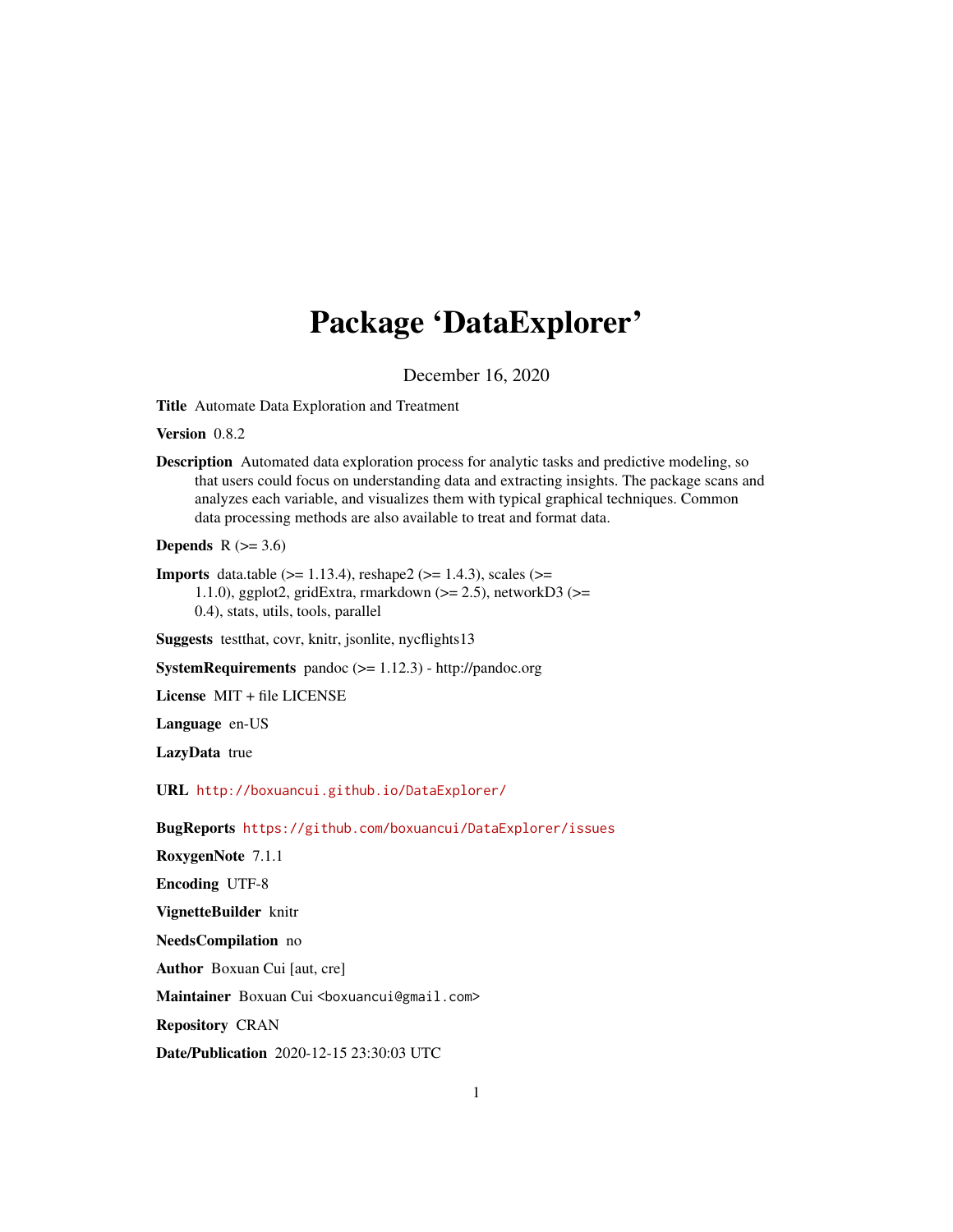# <span id="page-1-0"></span>R topics documented:

| $\text{configure\_report} \dots \dots \dots \dots \dots \dots \dots \dots \dots \dots \dots \dots \dots \dots \dots \dots$ |  |  |    |
|----------------------------------------------------------------------------------------------------------------------------|--|--|----|
|                                                                                                                            |  |  |    |
|                                                                                                                            |  |  |    |
|                                                                                                                            |  |  |    |
|                                                                                                                            |  |  |    |
|                                                                                                                            |  |  |    |
|                                                                                                                            |  |  |    |
|                                                                                                                            |  |  |    |
|                                                                                                                            |  |  |    |
|                                                                                                                            |  |  |    |
|                                                                                                                            |  |  |    |
|                                                                                                                            |  |  |    |
|                                                                                                                            |  |  |    |
|                                                                                                                            |  |  |    |
|                                                                                                                            |  |  |    |
|                                                                                                                            |  |  |    |
|                                                                                                                            |  |  |    |
|                                                                                                                            |  |  |    |
|                                                                                                                            |  |  |    |
|                                                                                                                            |  |  |    |
| $update\_columns \ldots \ldots \ldots \ldots \ldots \ldots \ldots \ldots \ldots \ldots \ldots \ldots 28$                   |  |  |    |
|                                                                                                                            |  |  | 30 |
|                                                                                                                            |  |  |    |

DataExplorer-package *Data Explorer*

# Description

Simplify and automate EDA process and report generation.

# Details

Data exploration process for data analysis and model building, so that users could focus on understanding data and extracting insights. The package automatically scans through each variable and does data profiling. Typical graphical techniques will be performed for both discrete and continuous features.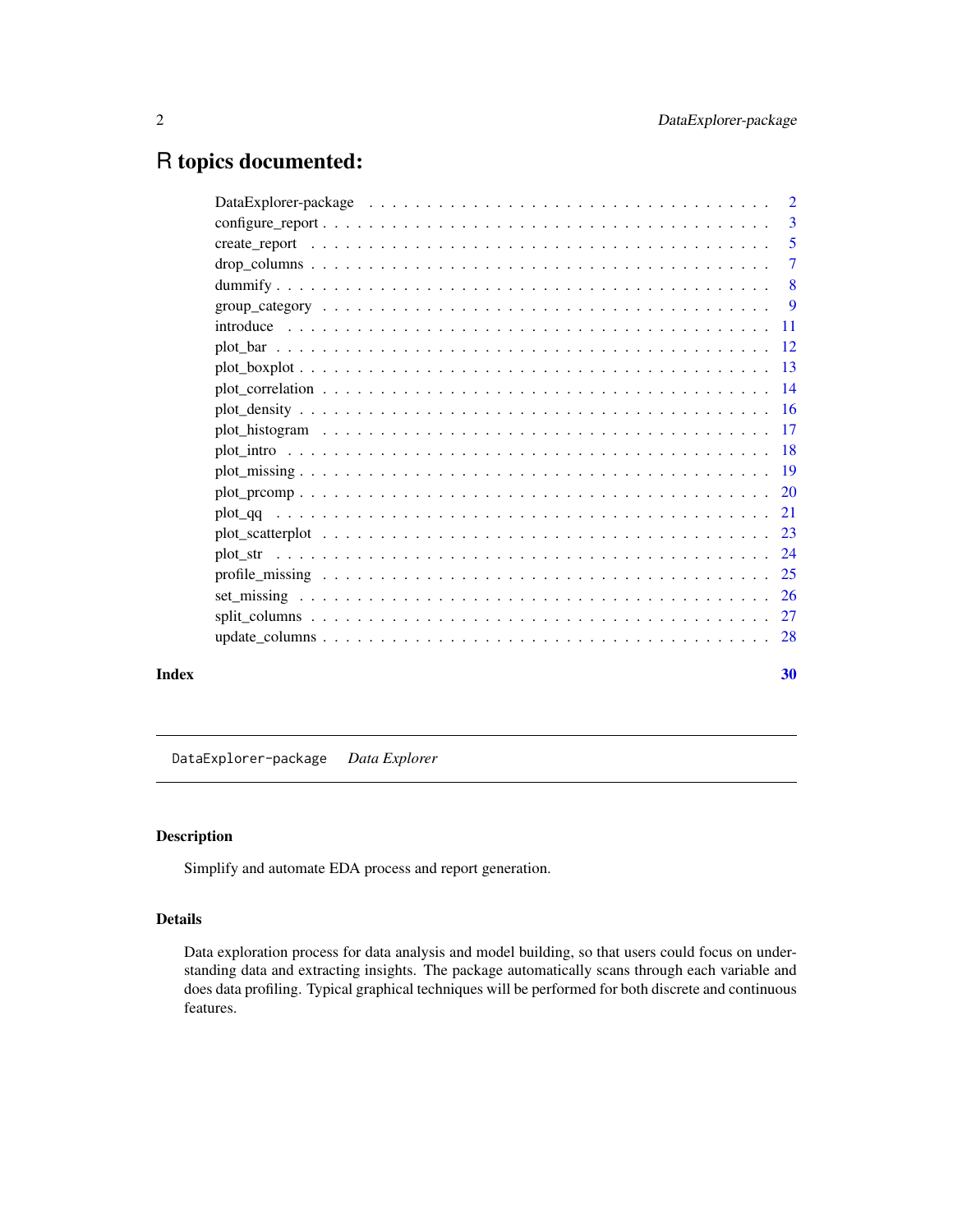#### <span id="page-2-1"></span><span id="page-2-0"></span>Description

This function configures the content of the to-be-generated data profiling report.

#### Usage

```
configure_report(
  add_introduce = TRUE,
  add_plot_intro = TRUE,
  add_plot_str = TRUE,
  add_plot_missing = TRUE,
  add_plot_histogram = TRUE,
  add_plot_density = FALSE,
  add\_plot\_qq = TRUE,add_plot_bar = TRUE,
  add_plot_correlation = TRUE,
  add_plot_prcomp = TRUE,
  add_plot_boxplot = TRUE,
  add_plot_scatterplot = TRUE,
  introduce_{args} = list(),
  plot_intro_args = list(),
 plot_str_args = list(type = "diagonal", fontSize = 35, width = 1000, margin =
    list(left = 350, right = 250)),
  plot_missing_args = list(),
 plot_histogram_args = list(),
  plot_density_args = list(),
  plot_qq_args = list(sampled_rows = 1000L),
 plot_bar_args = list(),
  plot_correlation_args = list(cor_args = list(use = "pairwise.complete.obs")),
  plot_prcomp_args = list(),
  plot_boxplot_args = list(),
 plot_scatterplot_args = list(sampled_rows = 1000L),
  global_ggtheme = quote(theme_gray()),
  global_theme_config = list()
)
```
#### Arguments

add\_introduce add [introduce?](#page-10-1) Default is TRUE. add\_plot\_intro add [plot\\_intro?](#page-17-1) Default is TRUE. add\_plot\_str add [plot\\_str?](#page-23-1) Default is TRUE. add\_plot\_missing add [plot\\_missing?](#page-18-1) Default is TRUE.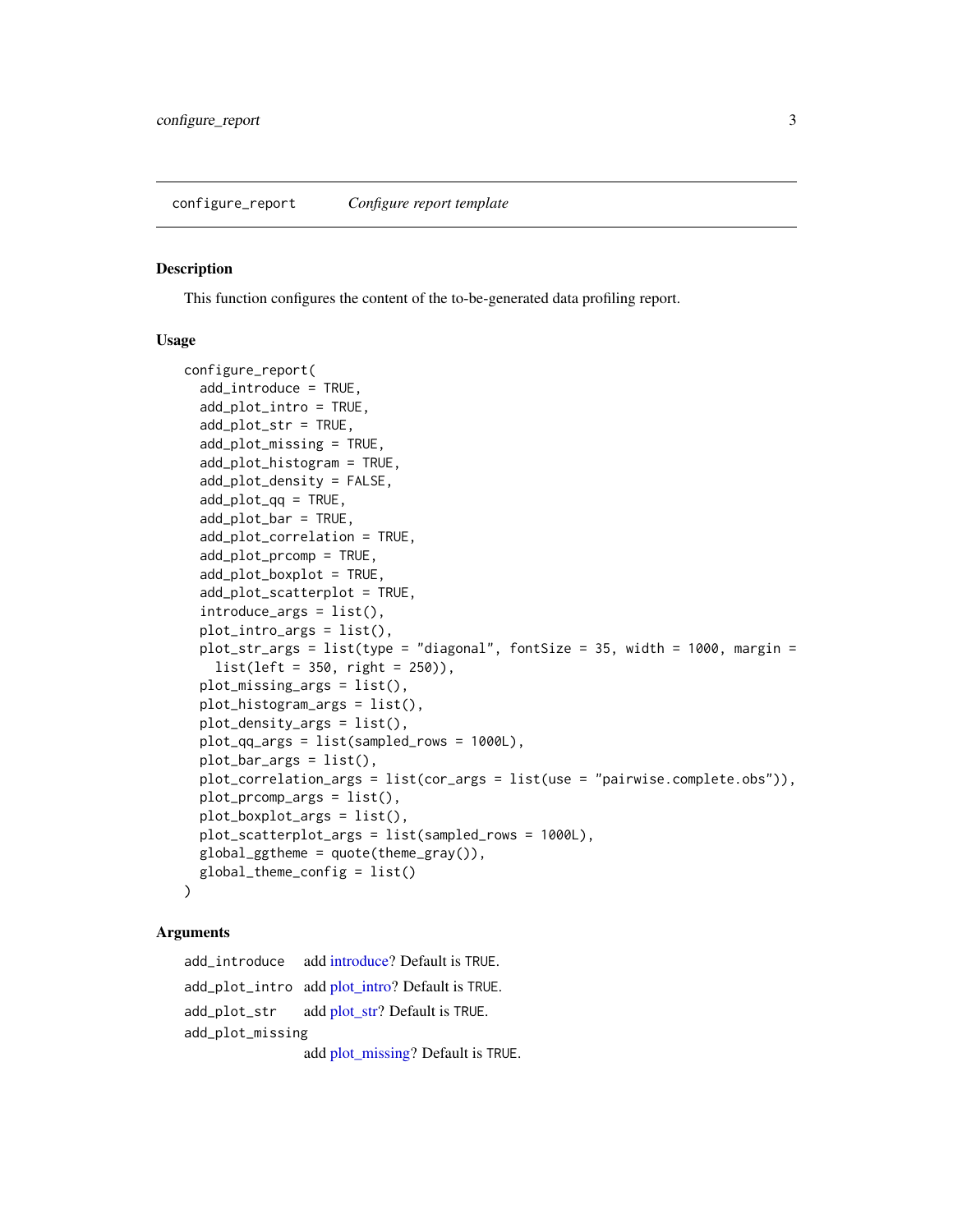<span id="page-3-0"></span>4 configure\_report

```
add_plot_histogram
                add plot_histogram? Default is TRUE.
add_plot_density
                add plot_density? Default is FALSE.
add\_plot\_qq add plot\_qq? Default is TRUE.
add_plot_bar add plot bar? Default is TRUE.
add_plot_correlation
                add plot_correlation? Default is TRUE.
add_plot_prcomp
                add plot_prcomp? Default is TRUE.
add_plot_boxplot
                add plot boxplot? Default is TRUE.
add_plot_scatterplot
                add plot_scatterplot? Default is TRUE.
introduce_args arguments to be passed to introduce. Default is list().
plot_intro_args
                arguments to be passed to plot_intro. Default is list().
plot_str. Default is list(type = "diagonal", font Size
                = 35, width = 1000, margin = list(left = 350, right = 250)).
plot_missing_args
                arguments to be passed to plot_missing. Default is list().
plot_histogram_args
                arguments to be passed to plot_histogram. Default is list().
plot_density_args
                arguments to be passed to plot_density. Default is list().
plot_qq_args arguments to be passed to plot_qq. Default is list(sampled_rows = 1000L).
plot_bar. Default is list().
plot_correlation_args
                arguments to be passed to plot_correlation. Default is list("cor_args" =
                list("use" = "pairwise.complete.obs")).
plot_prcomp_args
                arguments to be passed to plot_prcomp. Default is list().
plot_boxplot_args
                arguments to be passed to plot_boxplot. Default is list().
plot_scatterplot_args
                arguments to be passed to plot_scatterplot. Default is list(sampled_rows =
                1000L).
theme. Default is quote(theme_gray()).
global_theme_config
                global setting for theme. Default is list().
```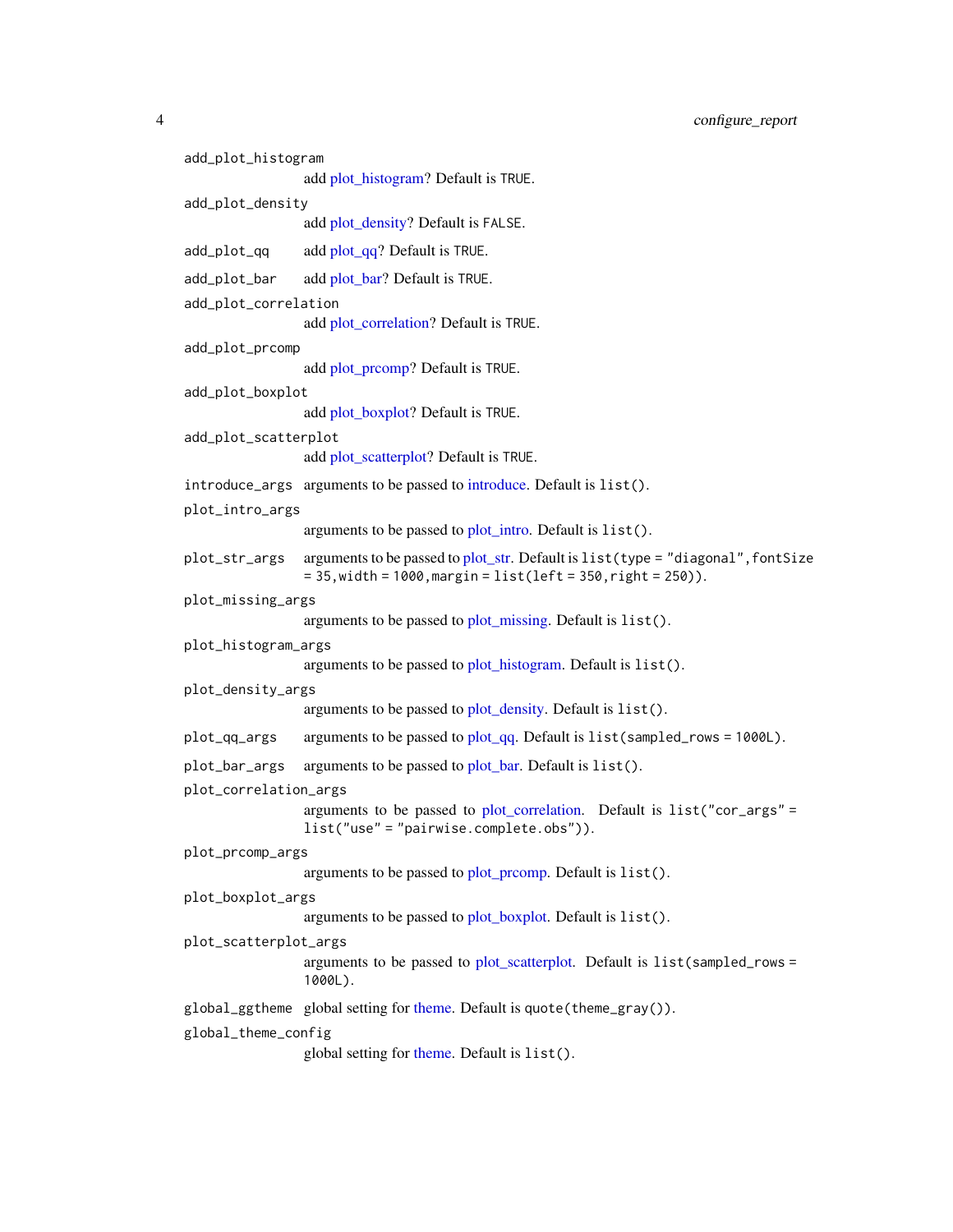<span id="page-4-0"></span>create\_report 5

#### Note

Individual settings will overwrite global settings. For example: if plot\_intro\_args has ggtheme set to theme\_light() while global\_ggtheme is set to theme\_gray(), theme\_light() will be used.

When setting global themes using global\_ggtheme, please pass an unevaluated call to the theme function, e.g., quote(theme\_light()).

#### See Also

[create\\_report](#page-4-1)

#### Examples

```
## Get default configuration
configure_report()
```

```
## Set global theme
configure_report(global_ggtheme = quote(theme_light(base_size = 20L)))
```
<span id="page-4-1"></span>create\_report *Create report*

#### Description

This function creates a data profiling report.

# Usage

```
create_report(
  data,
  output_format = html_document(toc = TRUE, toc_depth = 6, theme = "yeti"),
  output_file = "report.html",
  output\_dir = getwd(),
 y = NULL,config = configure_report(),
  report_title = "Data Profiling Report",
  ...
\mathcal{L}
```

| data          | input data                                                                                           |
|---------------|------------------------------------------------------------------------------------------------------|
| output_format | output format in render. Default is $html_document(toc = TRUE, toc_depth =$<br>$6.$ theme = "yeti"). |
| output_file   | output file name in render. Default is "report.html".                                                |
| output_dir    | output directory for report in render. Default is user's current directory.                          |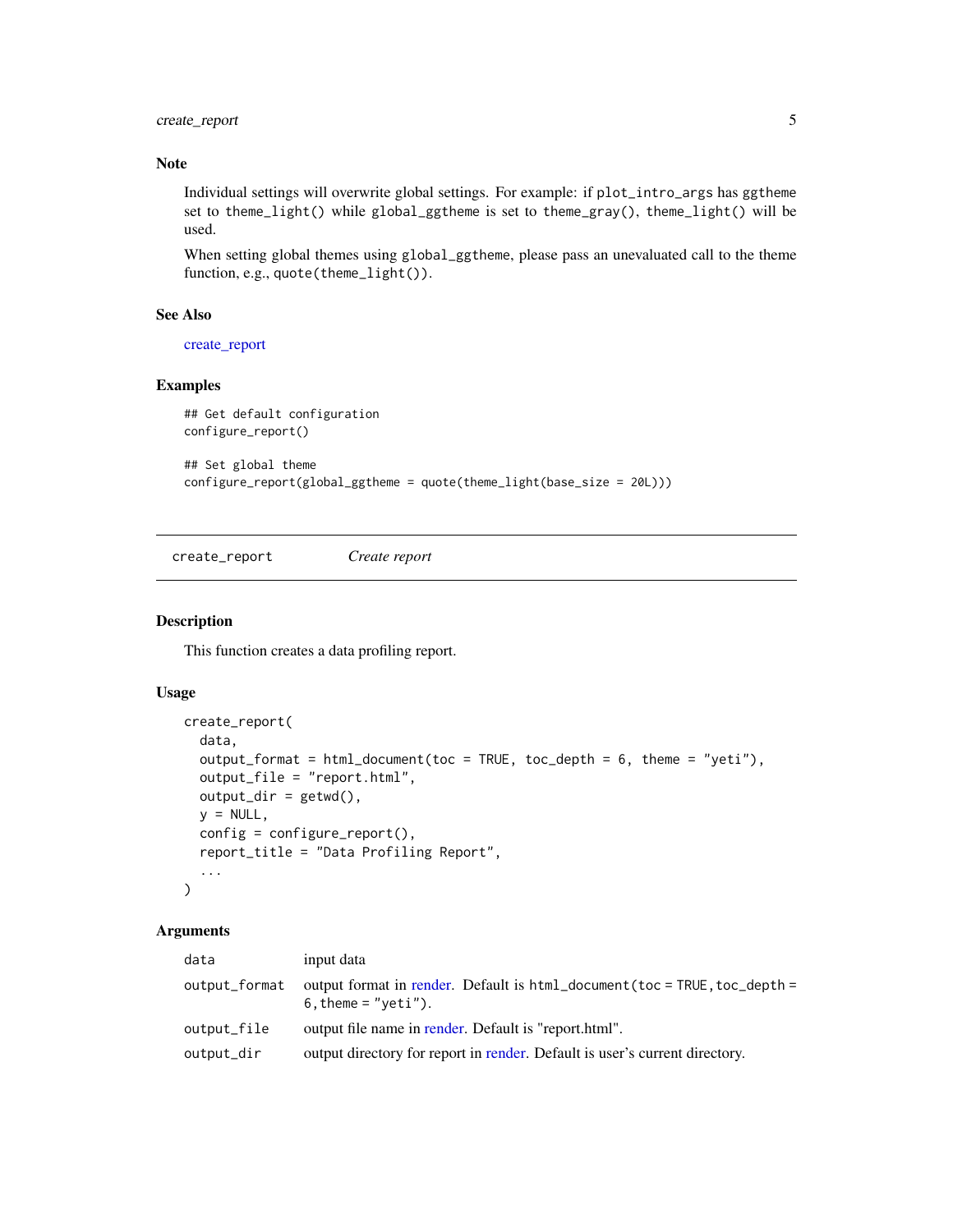<span id="page-5-0"></span>

|              | name of response variable if any. Response variables will be passed to appropri-<br>ate plotting functions automatically. |
|--------------|---------------------------------------------------------------------------------------------------------------------------|
| config       | report configuration generated by configure_report.                                                                       |
| report_title | report title. Default is "Data Profiling Report".                                                                         |
| $\ddotsc$    | other arguments to be passed to render.                                                                                   |

#### Details

config is a named list to be evaluated by create\_report. Each name should exactly match a function name. By doing so, that function and corresponding content will be added to the report. If you do not want to include certain functions/content, do not add it to config.

[configure\\_report](#page-2-1) generates the default template. You may customize the content using that function.

All function arguments will be passed to [do.call](#page-0-0) as a list.

# Note

If both y and plot\_prcomp are present, y will be removed from plot\_prcomp.

If there are multiple options for the same function, all of them will be plotted. For example, create\_report(...,y = "a", config = list("plot\_bar" = list("with" = "b"))) will create 3 bar charts:

- regular frequency bar chart
- bar chart aggregated by response variable "a"
- bar chart aggregated by 'with' variable "b"'

## See Also

#### [configure\\_report](#page-2-1)

# Examples

```
## Not run:
# Create report
create_report(iris)
create_report(airquality, y = "Ozone")
# Load library
library(ggplot2)
library(data.table)
library(rmarkdown)
# Set some missing values
diamonds2 <- data.table(diamonds)
for (j in 5:ncol(diamonds2)) {
  set(diamonds2,
      i = sample.int(nrow(diamonds2), sample.int(nrow(diamonds2), 1)),
      j,
      value = NA_integer_)
}
```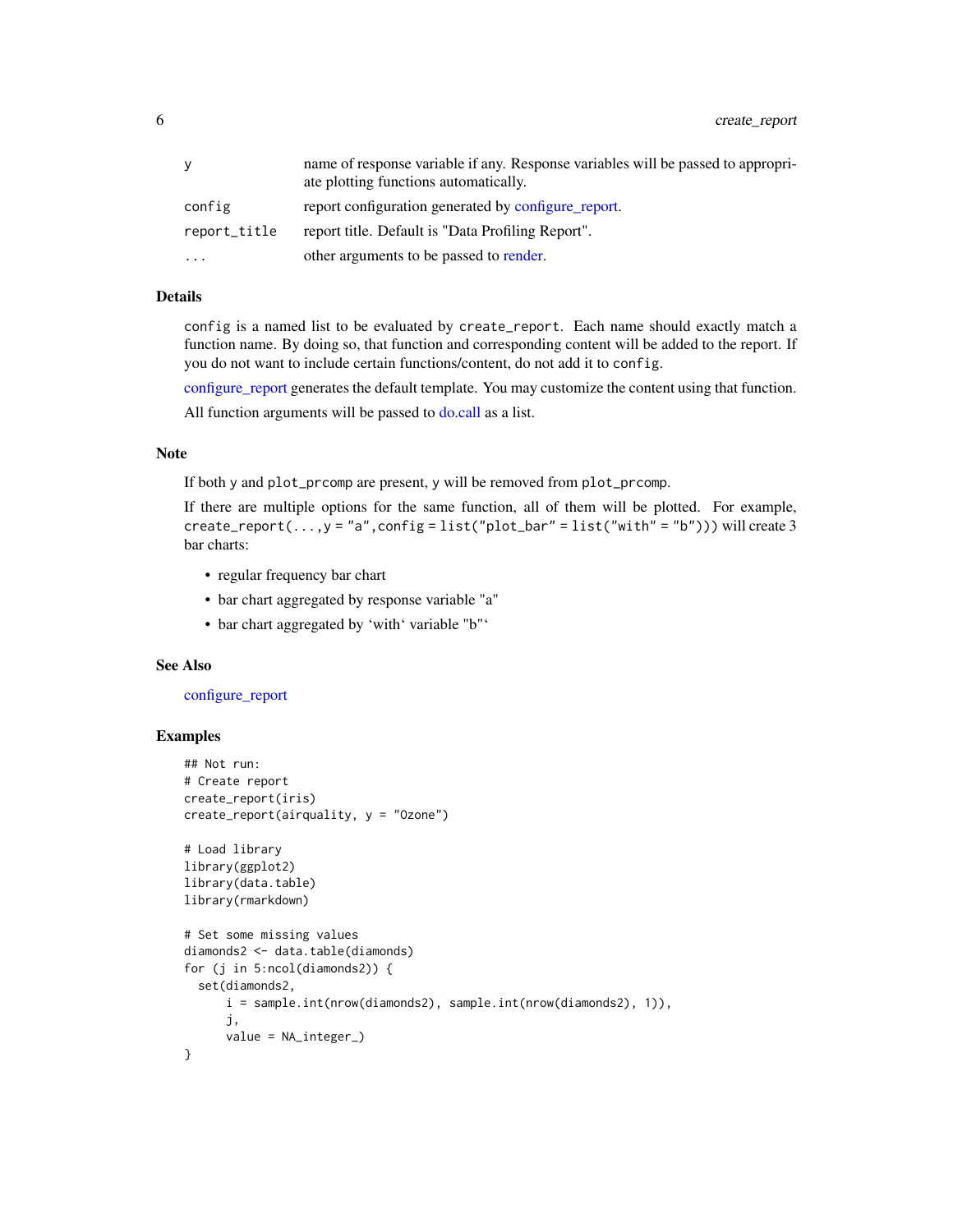```
# Create customized report for diamonds2 dataset
create_report(
  data = diamonds2,
  output_format = html_document(toc = TRUE, toc_depth = 6, theme = "flatly"),
  output_file = "report.html",
  output\_dir = getwd(),
  y = "price",config = configure_report(
    add_plot_prcomp = TRUE,
   plot_qq_args = list("by" = "cut", sampled_rows = 1000L),
   plot_bar_args = list("with" = "carat"),
   plot_correlation_args = list("cor_args" = list("use" = "pairwise.complete.obs")),
   plot_boxplot_args = list("by" = "cut"),
   global_ggtheme = quote(theme_light())
  )
\mathcal{L}## Configure report without `configure_report`
config <- list(
  "introduce" = list(),
  "plot\_intro" = list(),"plot_str" = list(
    "type" = "diagonal",
    "fontSize" = 35,
    "width" = 1000,
    "margin" = list("left" = 350, "right" = 250)
  ),
  "plot_missing" = list(),
  "plot_histogram" = list(),
  "plot_density" = list(),
  "plot_qq" = list(sampled_rows = 1000L),
  "plot\_bar" = list(),
  "plot_correlation" = list("cor_args" = list("use" = "pairwise.complete.obs")),
  "plot\_prcomp" = list(),"plot_boxplot" = list(),
  "plot_scatterplot" = list(sampled_rows = 1000L)
\mathcal{L}## End(Not run)
```
drop\_columns *Drop selected variables*

#### Description

Quickly drop variables by either column names or positions.

#### Usage

drop\_columns(data, ind)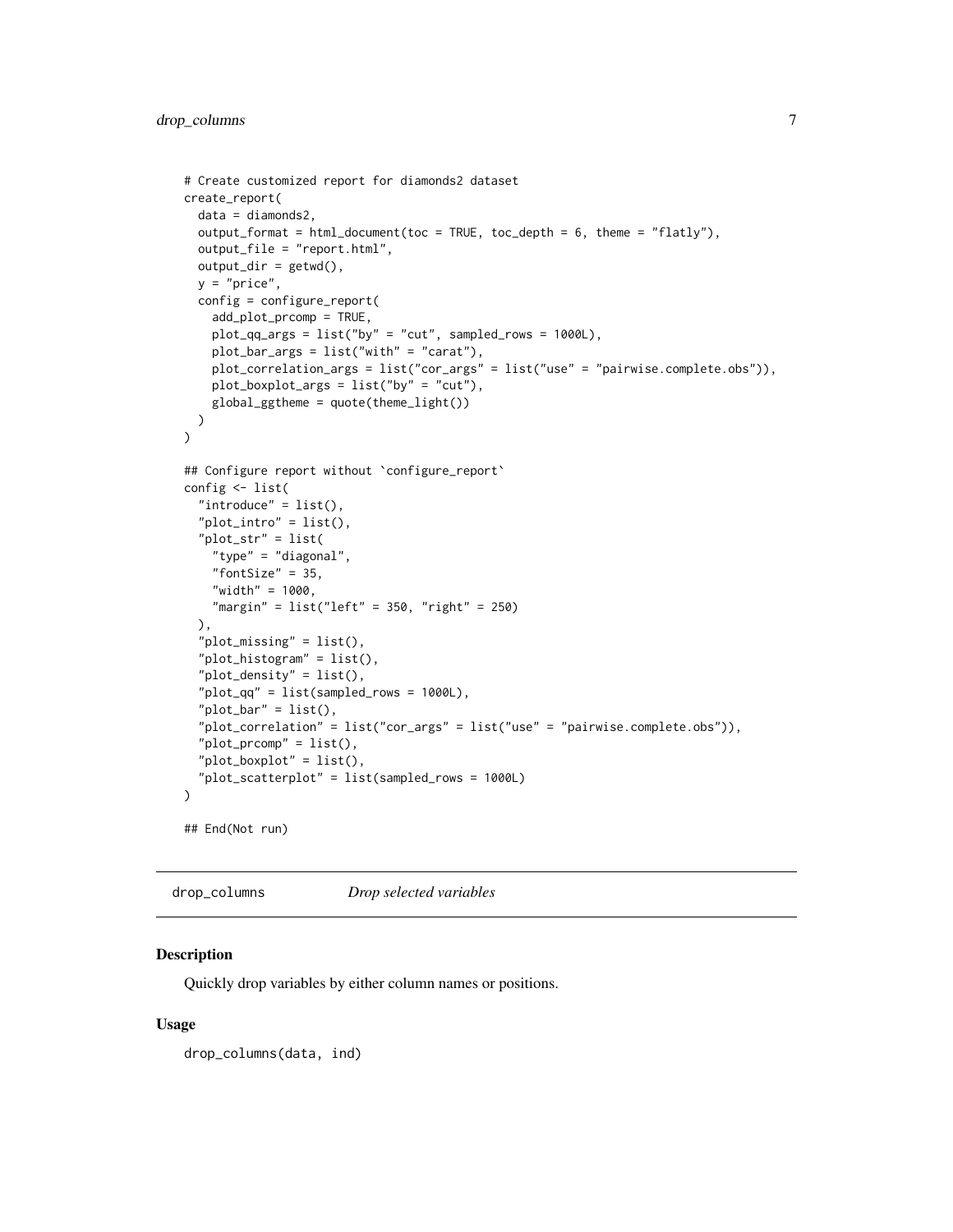<span id="page-7-0"></span>8 dummify and the contract of the contract of the contract of the contract of the contract of the contract of the contract of the contract of the contract of the contract of the contract of the contract of the contract of

#### Arguments

| data | input data                                                                   |
|------|------------------------------------------------------------------------------|
| ind  | a vector of either names or column positions of the variables to be dropped. |

# Details

This function updates [data.table](#page-0-0) object directly. Otherwise, output data will be returned matching input object class.

### Examples

```
# Load packages
library(data.table)
# Generate data
dt <- data.table(sapply(setNames(letters, letters), function(x) {assign(x, rnorm(10))}))
dt2 < -\text{copy}(dt)# Drop variables by name
names(dt)
drop_columns(dt, letters[2L:25L])
names(dt)
# Drop variables by column position
names(dt2)
drop_columns(dt2, seq(2, 25))
names(dt2)
# Return from non-data.table input
df <- data.frame(sapply(setNames(letters, letters), function(x) {assign(x, rnorm(10))}))
drop_columns(df, letters[2L:25L])
```
<span id="page-7-1"></span>dummify *Dummify discrete features to binary columns*

## Description

Data dummification is also known as one hot encoding or feature binarization. It turns each category to a distinct column with binary (numeric) values.

#### Usage

dummify(data, maxcat =  $50L$ , select = NULL)

| data   | input data                                                           |
|--------|----------------------------------------------------------------------|
| maxcat | maximum categories allowed for each discrete feature. Default is 50. |
| select | names of selected features to be dummified. Default is NULL.         |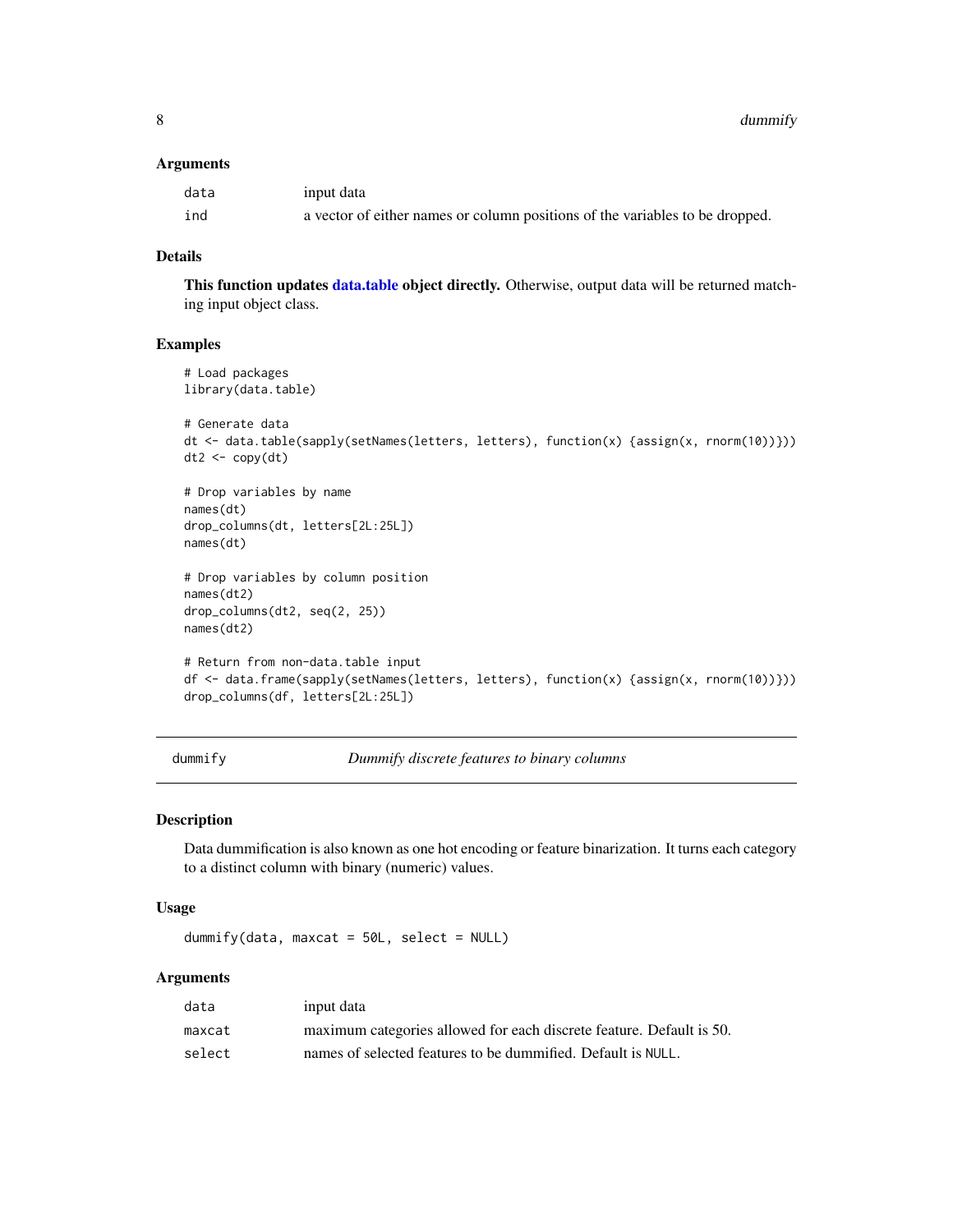# <span id="page-8-0"></span>Details

Continuous features will be ignored if added in select.

select features will be ignored if categories exceed maxcat.

#### Value

dummified dataset (discrete features only) preserving original features. However, column order might be different.

# Note

This is different from [model.matrix,](#page-0-0) where the latter aims to create a full rank matrix for regressionlike use cases. If your intention is to create a design matrix, use [model.matrix](#page-0-0) instead.

#### Examples

```
## Dummify iris dataset
str(dummify(iris))
## Dummify diamonds dataset ignoring features with more than 5 categories
data("diamonds", package = "ggplot2")
str(dummify(diamonds, maxcat = 5))
str(dummify(diamonds, select = c("cut", "color")))
```
group\_category *Group categories for discrete features*

#### Description

Sometimes discrete features have sparse categories. This function will group the sparse categories for a discrete feature based on a given threshold.

#### Usage

```
group_category(
  data,
  feature,
  threshold,
  measure,
  update = FALSE,category_name = "OTHER",
  exclude = NULL
)
```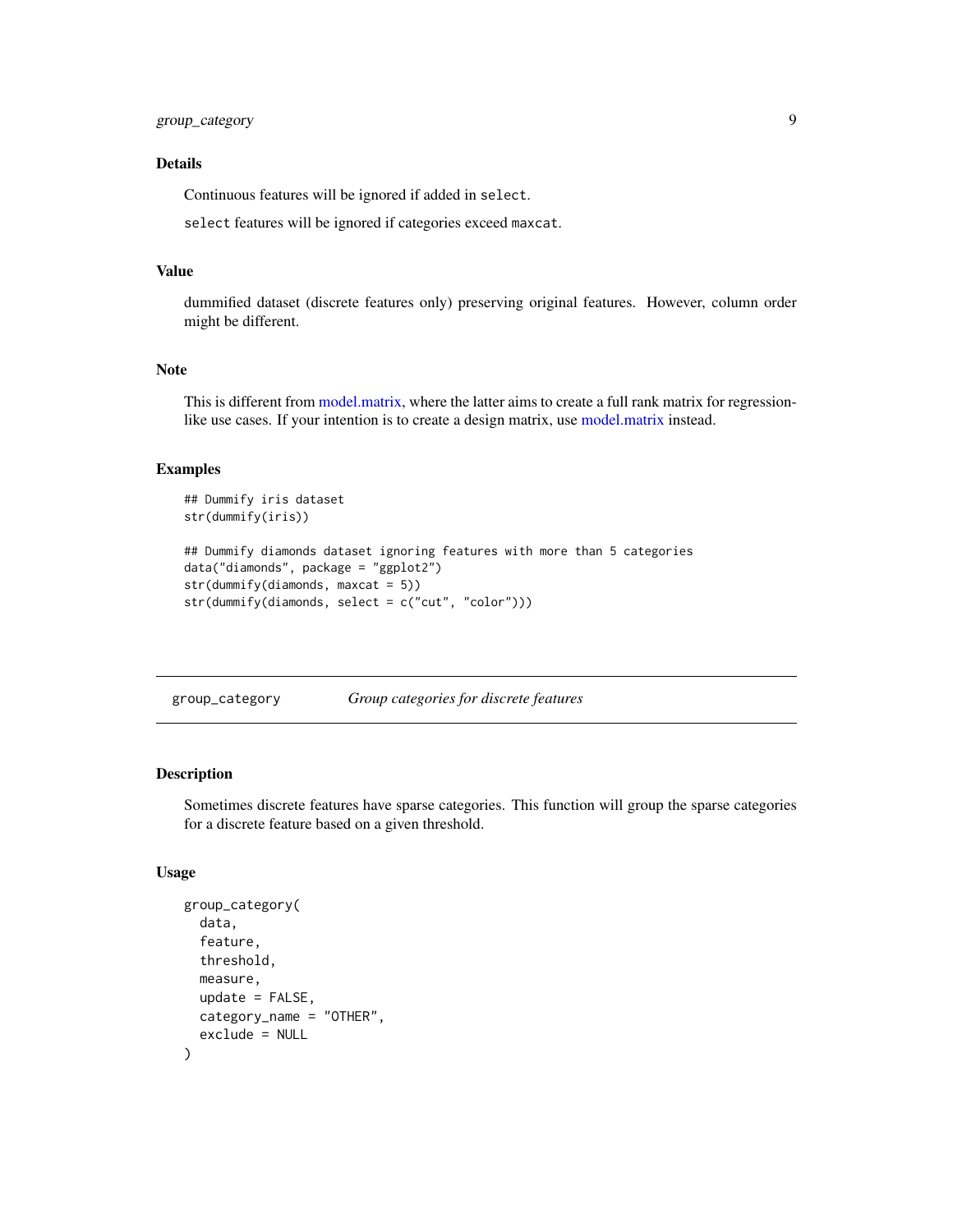#### <span id="page-9-0"></span>Arguments

| data          | input data                                                                                                                                                                                 |
|---------------|--------------------------------------------------------------------------------------------------------------------------------------------------------------------------------------------|
| feature       | name of the discrete feature to be collapsed.                                                                                                                                              |
| threshold     | the bottom $x\%$ categories to be grouped, e.g., if set to 20%, categories with<br>cumulative frequency of the bottom 20% will be grouped                                                  |
| measure       | name of feature to be used as an alternative measure.                                                                                                                                      |
| update        | logical, indicating if the data should be modified. The default is FALSE. Setting<br>to TRUE will modify the input data.table object directly. Otherwise, input class<br>will be returned. |
| category_name | name of the new category if update is set to TRUE. The default is "OTHER".                                                                                                                 |
| exclude       | categories to be excluded from grouping when update is set to TRUE.                                                                                                                        |

#### Details

If a continuous feature is passed to the argument feature, it will be force set to [character-class.](#page-0-0)

#### Value

If update is set to FALSE, returns categories with cumulative frequency less than the input threshold. The output class will match the class of input data. If update is set to TRUE, updated data will be returned, and the output class will match the class of input data.

#### Examples

```
# Load packages
library(data.table)
# Generate data
data <- data.table("a" = as.factor(round(rnorm(500, 10, 5))), "b" = resp(500, 500)# View cumulative frequency without collpasing categories
group_category(data, "a", 0.2)
# View cumulative frequency based on another measure
group_category(data, "a", 0.2, measure = "b")
# Group bottom 20% categories based on cumulative frequency
group_category(data, "a", 0.2, update = TRUE)
plot_bar(data)
# Exclude categories from being grouped
dt <- data.table("a" = c(rep("c1", 25), rep("c2", 10), "c3", "c4"))
group_category(dt, "a", 0.8, update = TRUE, exclude = c("c3", "c4"))plot_bar(dt)
# Return from non-data.table input
df <- data.frame("a" = as.factor(round(rnorm(50, 10, 5))), "b" = r \exp(50, 10)group_category(df, "a", 0.2)
group_category(df, "a", 0.2, measure = "b", update = TRUE)
group_category(df, "a", 0.2, update = TRUE)
```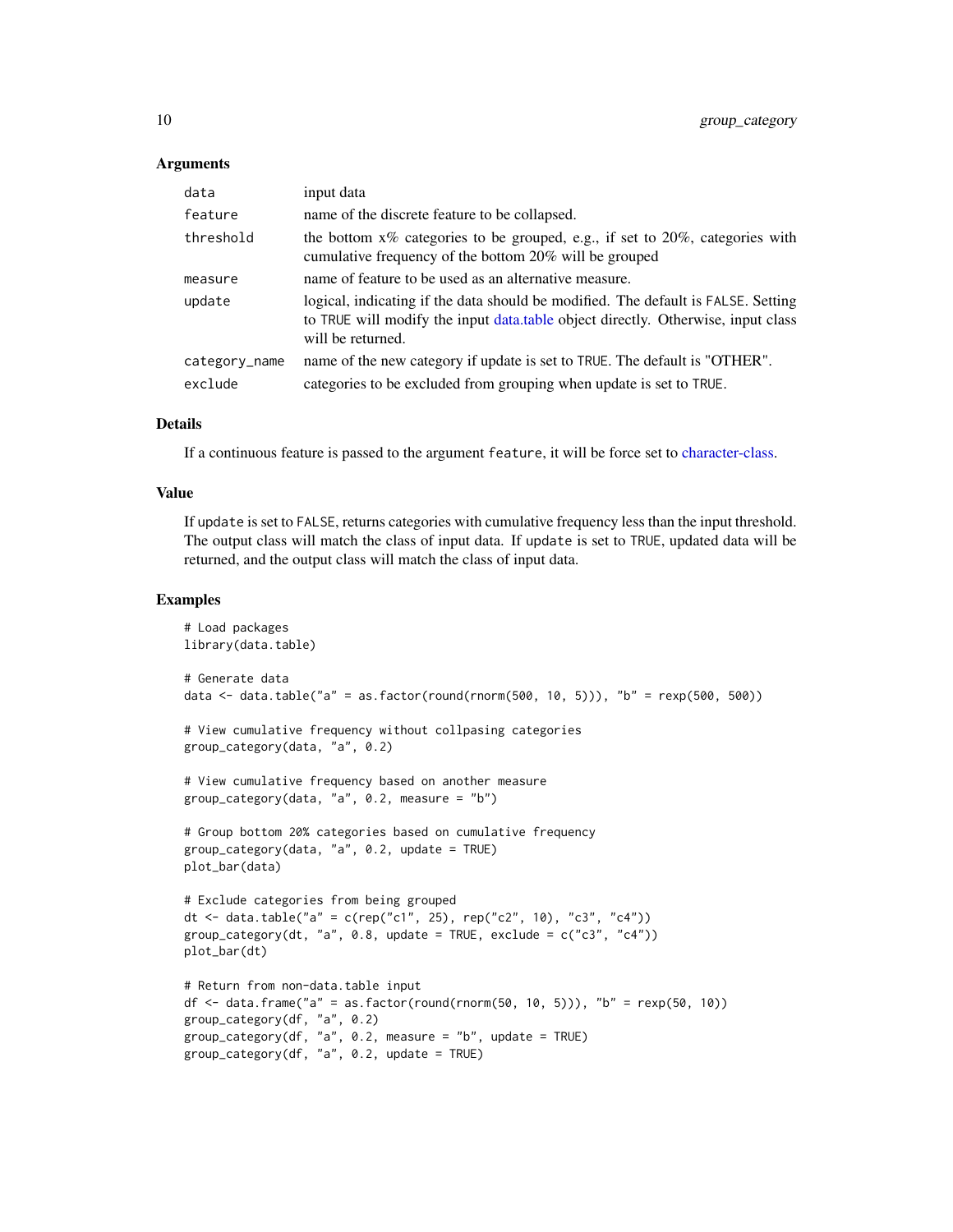<span id="page-10-1"></span><span id="page-10-0"></span>

# Description

Describe basic information for input data.

#### Usage

introduce(data)

#### Arguments

data input data

#### Value

Describe basic information in input data class:

- rows: number of rows
- columns: number of columns
- discrete\_columns: number of discrete columns
- continuous\_columns: number of continuous columns
- all\_missing\_columns: number of columns with everything missing
- total\_missing\_values: number of missing observations
- complete\_rows: number of rows without missing values. See [complete.cases.](#page-0-0)
- total\_observations: total number of observations
- memory\_usage: estimated memory allocation in bytes. See [object.size.](#page-0-0)

# Examples

introduce(mtcars)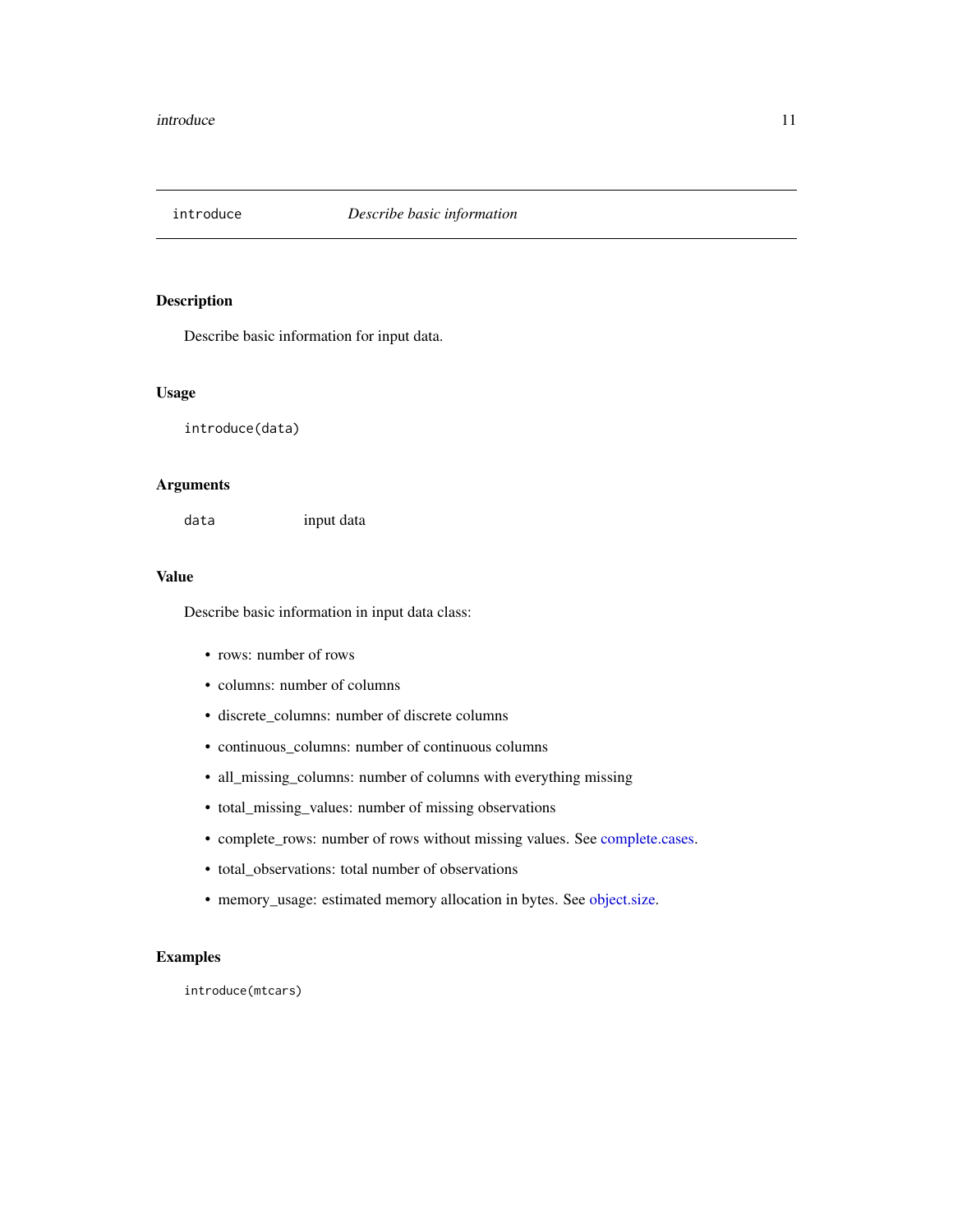<span id="page-11-1"></span><span id="page-11-0"></span>

# Description

Plot bar chart for each discrete feature, based on either frequency or another continuous feature.

#### Usage

```
plot_bar(
 data,
 with = NULL,by = NULL,
 by_position = "fill",
 maxcat = 50,
 order_bar = TRUE,
 binary_as_factor = TRUE,
 title = NULL,
  ggtheme = theme_gray(),
  theme_config = list(),
 nrow = 3L,ncol = 3L,
 parallel = FALSE
)
```

| data             | input data                                                                 |
|------------------|----------------------------------------------------------------------------|
| with             | name of continuous feature to be summed. Default is NULL, i.e., frequency. |
| by               | discrete feature name to be broken down by.                                |
| by_position      | position argument in geom_bar if by is supplied. Default is "fill".        |
| maxcat           | maximum categories allowed for each feature. Default is 50.                |
| order_bar        | logical, indicating if bars should be ordered. Default is TRUE.            |
| binary_as_factor |                                                                            |
|                  | treat binary as categorical? Default is TRUE.                              |
| title            | plot title                                                                 |
| ggtheme          | complete ggplot2 themes. Default is theme_gray.                            |
| theme_config     | a list of configurations to be passed to theme                             |
| nrow             | number of rows per page. Default is 3.                                     |
| ncol             | number of columns per page. Default is 3.                                  |
| parallel         | enable parallel? Default is FALSE.                                         |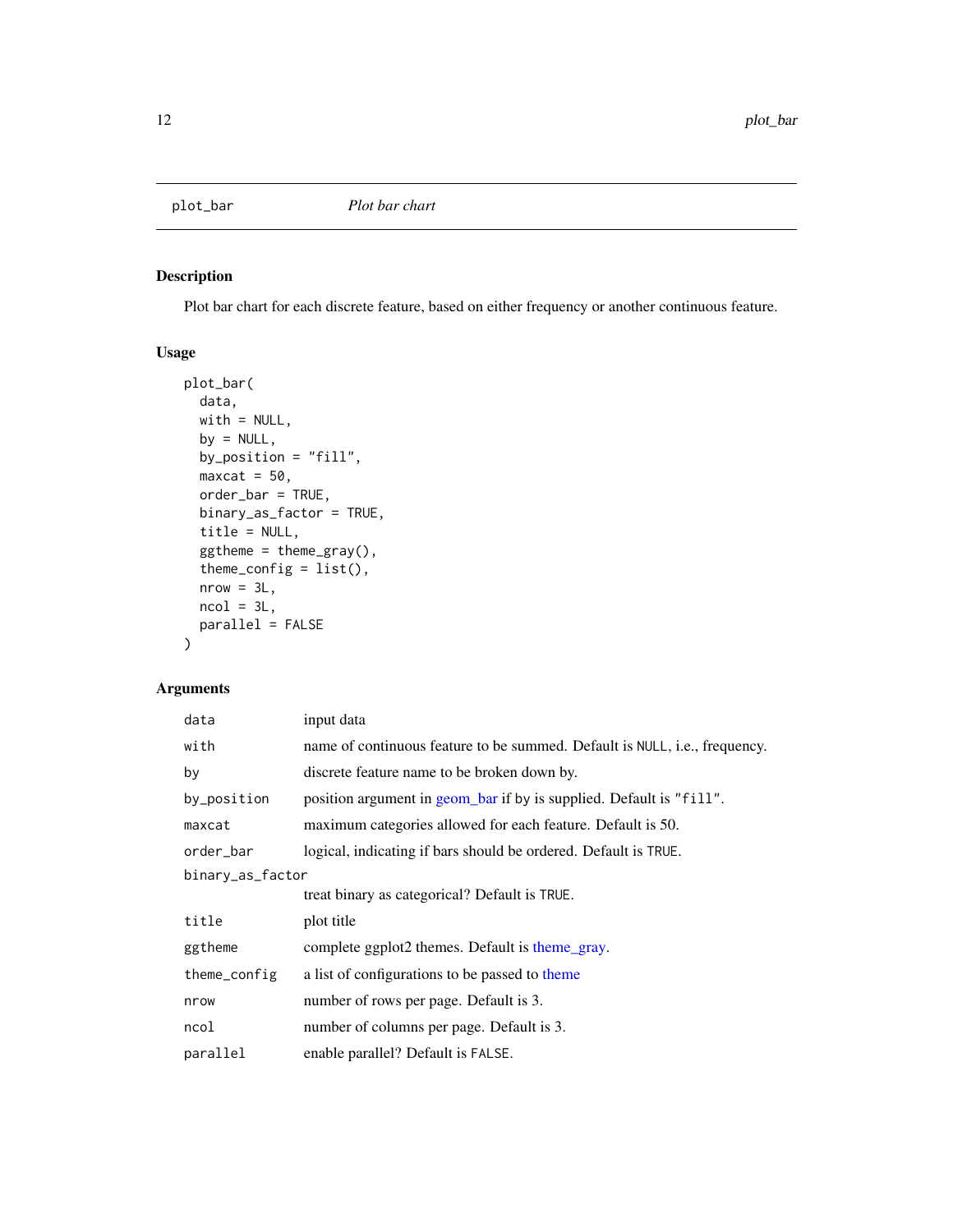# <span id="page-12-0"></span>plot\_boxplot 13

# Details

If a discrete feature contains more categories than maxcat specifies, it will not be passed to the plotting function.

#### Value

invisibly return the named list of ggplot objects

#### Examples

```
# Plot bar charts for diamonds dataset
library(ggplot2)
plot_bar(diamonds)
plot_bar(diamonds, maxcat = 5)
# Plot bar charts with `price`
plot_bar(diamonds, with = "price")
# Plot bar charts by `cut`
plot_bar(diamonds, by = "cut")
plot_bar(diamonds, by = "cut", by_position = "dodge")
```
<span id="page-12-1"></span>plot\_boxplot *Create boxplot for continuous features*

# Description

This function creates boxplot for each continuous feature based on a selected feature.

#### Usage

```
plot_boxplot(
  data,
  by,
  binary_as_factor = TRUE,
  geom_boxplot_args = list(),
  scale_y = "continuous",
  title = NULL,
  ggtheme = theme_gray(),
  theme_config = list(),
  nrow = 3L,
  ncol = 4L,
  parallel = FALSE
)
```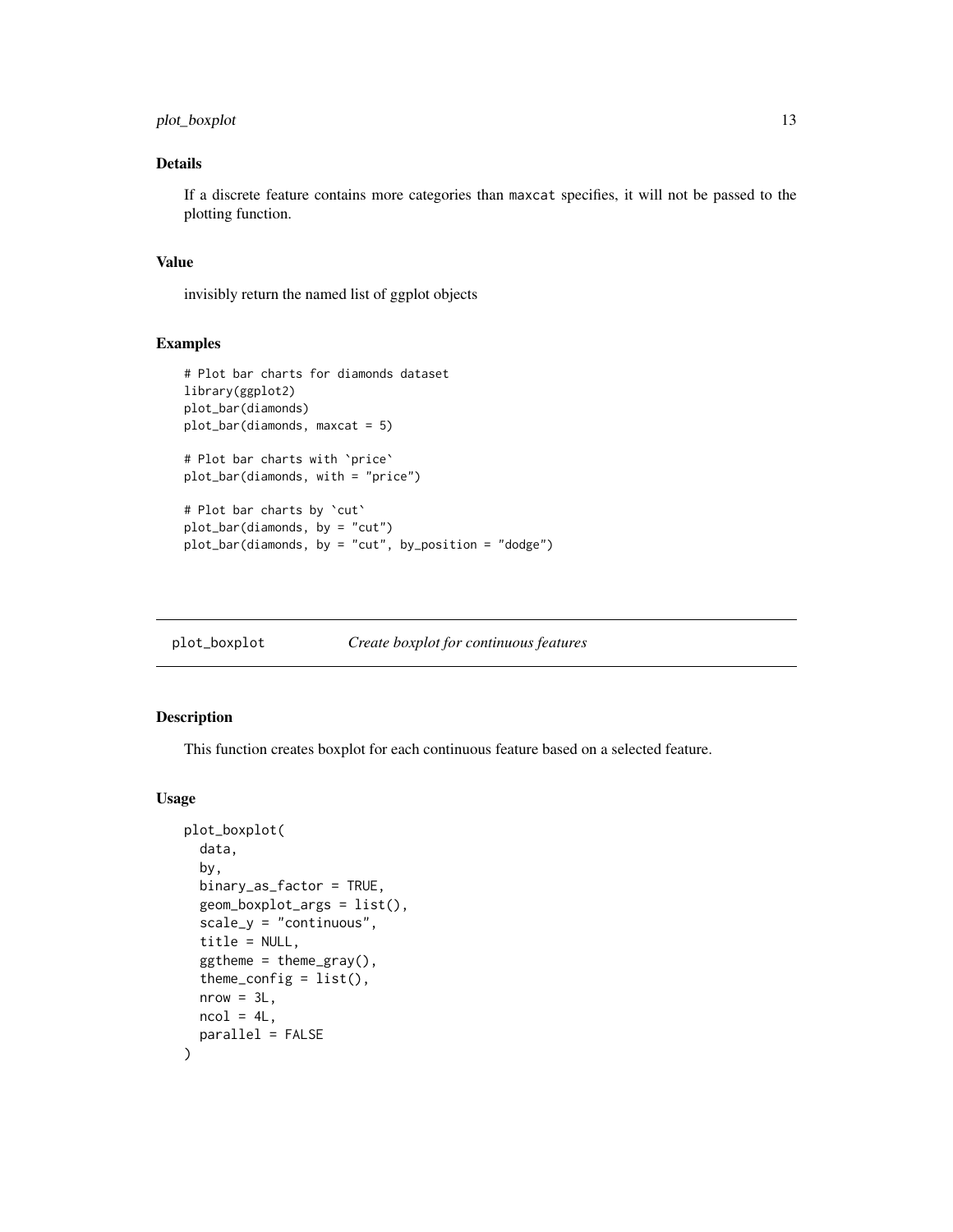#### <span id="page-13-0"></span>Arguments

| data              | input data                                                                                                                                                                          |
|-------------------|-------------------------------------------------------------------------------------------------------------------------------------------------------------------------------------|
| by                | feature name to be broken down by. If selecting a continuous feature, boxplot<br>will be grouped by 5 equal ranges, otherwise, all existing categories for a dis-<br>crete feature. |
| binary_as_factor  |                                                                                                                                                                                     |
|                   | treat binary as categorical? Default is TRUE.                                                                                                                                       |
| geom_boxplot_args |                                                                                                                                                                                     |
|                   | a list of other arguments to geom_boxplot                                                                                                                                           |
| scale_y           | scale of original y axis (before coord_flip). See scale_y_continuous for all<br>options. Default is continuous.                                                                     |
| title             | plot title                                                                                                                                                                          |
| ggtheme           | complete ggplot2 themes. The default is theme_gray.                                                                                                                                 |
| theme_config      | a list of configurations to be passed to theme.                                                                                                                                     |
| nrow              | number of rows per page                                                                                                                                                             |
| ncol              | number of columns per page                                                                                                                                                          |
| parallel          | enable parallel? Default is FALSE.                                                                                                                                                  |

#### Value

invisibly return the named list of ggplot objects

# See Also

[geom\\_boxplot](#page-0-0)

# Examples

```
plot_boxplot(iris, by = "Species", ncol = 2L)
plot_boxplot(iris, by = "Species", geom_boxplot_args = list("outlier.color" = "red"))
# Plot skewed data on log scale
set.seed(1)
skew <- data.frame(y = rep(c("a", "b"), 500), replicate(4L, rbeta(1000, 1, 5000)))
plot_boxplot(skew, by = "y", ncol = 2L)
plot_boxplot(skew, by = "y", scale_y = "log10", ncol = 2L)
```
<span id="page-13-1"></span>plot\_correlation *Create correlation heatmap for discrete features*

# Description

This function creates a correlation heatmap for all discrete categories.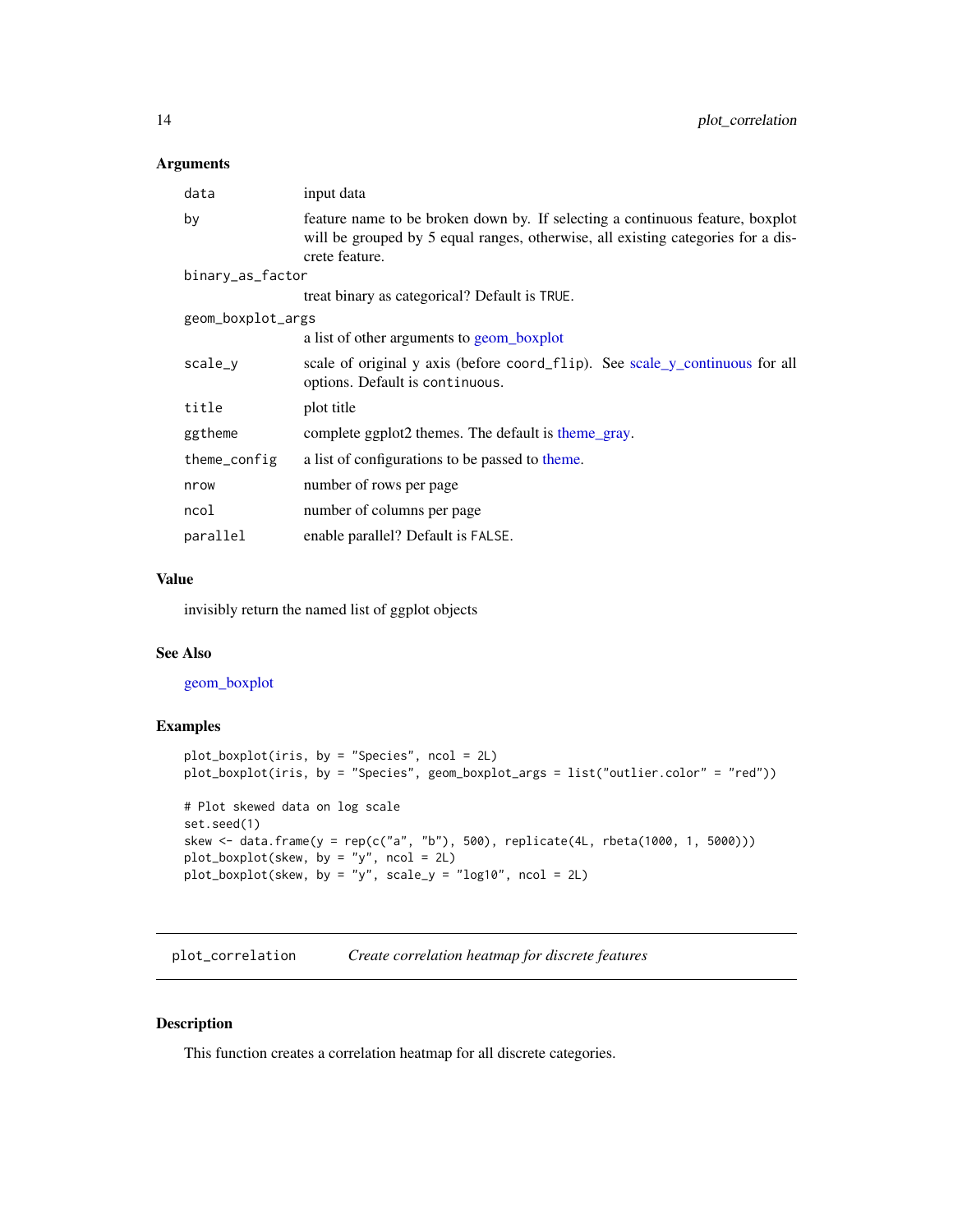# <span id="page-14-0"></span>plot\_correlation 15

# Usage

```
plot_correlation(
  data,
  type = c("all", "discrete", "continuous"),
 maxcat = 20L,cor_{args} = list(),
  geom_text_args = list(),
  title = NULL,
  ggtheme = theme_gray(),
 theme_config = list(legend.position = "bottom", axis.text.x = element_text(angle =
    90))
\mathcal{L}
```
# Arguments

| data         | input data                                                                                                                                               |
|--------------|----------------------------------------------------------------------------------------------------------------------------------------------------------|
| type         | column type to be included in correlation calculation. "all" for all columns,<br>"discrete" for discrete features, "continuous" for continuous features. |
| maxcat       | maximum categories allowed for each discrete feature. The default is 20.                                                                                 |
| cor_args     | a list of other arguments to cor                                                                                                                         |
|              | geom_text_args a list of other arguments to geom text                                                                                                    |
| title        | plot title                                                                                                                                               |
| ggtheme      | complete ggplot2 themes. The default is theme gray.                                                                                                      |
| theme_config | a list of configurations to be passed to theme.                                                                                                          |

# Details

For discrete features, the function first dummifies all categories, then calculates the correlation matrix (see [cor\)](#page-0-0) and plots it.

# Value

invisibly return the ggplot object

## Examples

```
plot_correlation(iris)
plot_correlation(iris, type = "c")
plot_correlation(airquality, cor_args = list("use" = "pairwise.complete.obs"))
```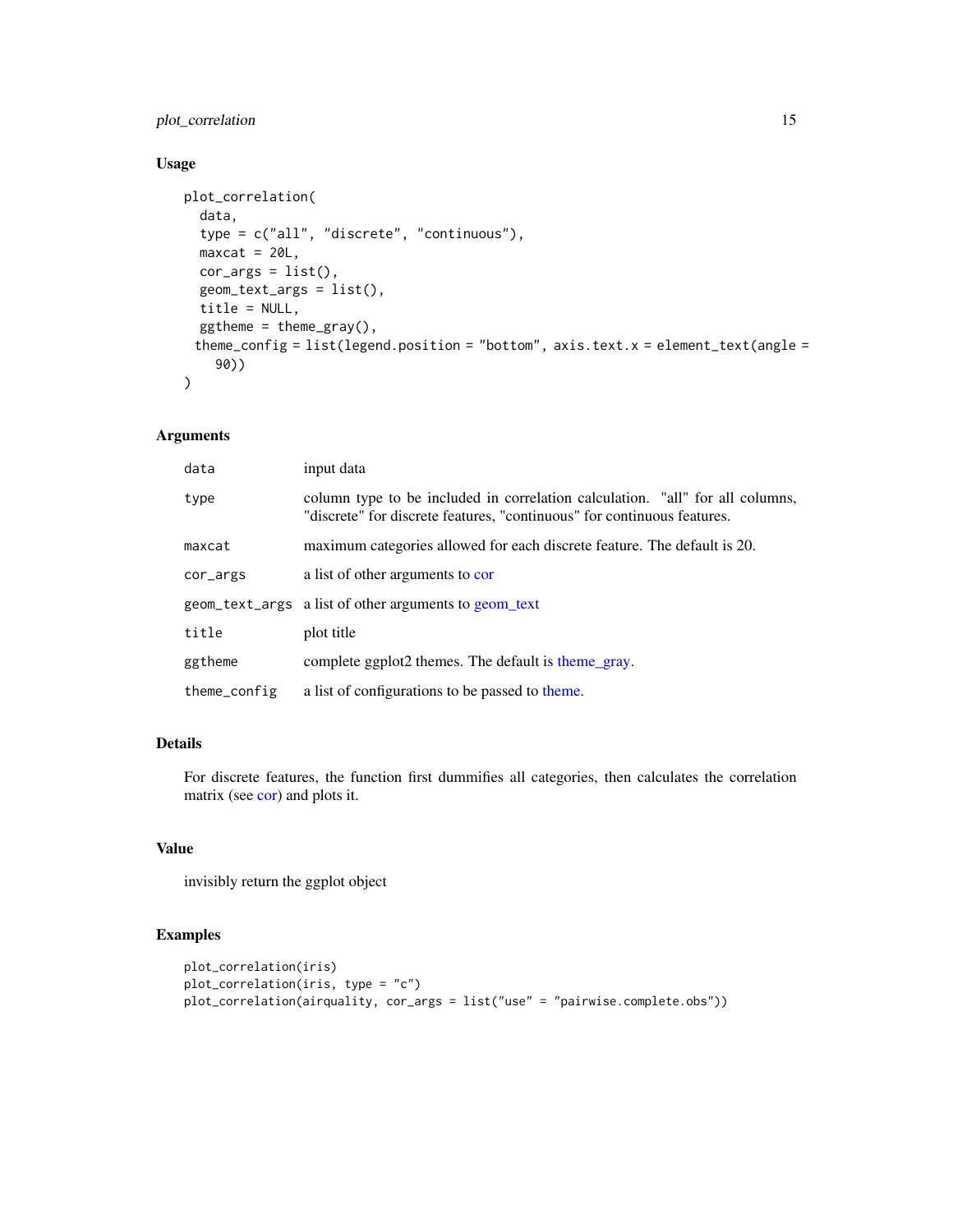<span id="page-15-1"></span><span id="page-15-0"></span>

# Description

Plot density estimates for each continuous feature

# Usage

```
plot_density(
  data,
 binary_as_factor = TRUE,
 geom_density_args = list(),
 scale_x = "continuous",
  title = NULL,
  ggtheme = theme_gray(),
  theme_config = list(),
 nrow = 4L,
 ncol = 4L,
 parallel = FALSE
)
```
#### Arguments

| data              | input data                                                                      |  |  |
|-------------------|---------------------------------------------------------------------------------|--|--|
| binary_as_factor  |                                                                                 |  |  |
|                   | treat binary as categorical? Default is TRUE.                                   |  |  |
| geom_density_args |                                                                                 |  |  |
|                   | a list of other arguments to geom_density                                       |  |  |
| scale_x           | scale of x axis. See scale_x_continuous for all options. Default is continuous. |  |  |
| title             | plot title                                                                      |  |  |
| ggtheme           | complete ggplot2 themes. The default is theme_gray.                             |  |  |
| theme_config      | a list of configurations to be passed to theme.                                 |  |  |
| nrow              | number of rows per page. Default is 4.                                          |  |  |
| ncol              | number of columns per page. Default is 4.                                       |  |  |
| parallel          | enable parallel? Default is FALSE.                                              |  |  |
|                   |                                                                                 |  |  |

# Value

invisibly return the named list of ggplot objects

# See Also

[geom\\_density](#page-0-0) [plot\\_histogram](#page-16-1)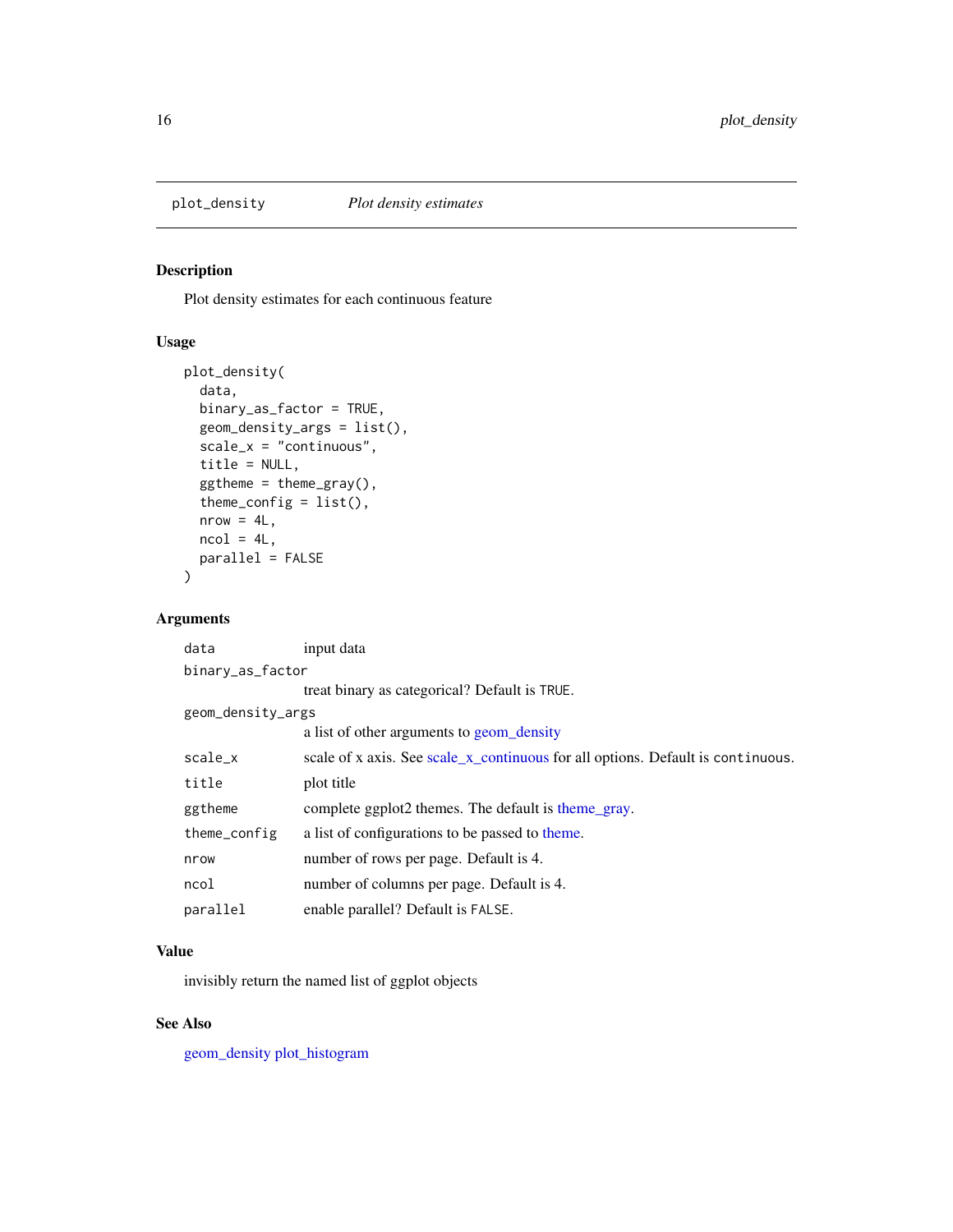# <span id="page-16-0"></span>plot\_histogram 17

# Examples

```
# Plot iris data
plot_density(iris, ncol = 2L)
# Add color to density area
plot_density(iris, geom_density_args = list("fill" = "black", "alpha" = 0.6), ncol = 2L)
# Plot skewed data on log scale
set.seed(1)
skew <- data.frame(replicate(4L, rbeta(1000, 1, 5000)))
plot_density(skew, ncol = 2L)
plot_density(skew, scale_x = "log10", ncol = 2L)
```
<span id="page-16-1"></span>plot\_histogram *Plot histogram*

# Description

Plot histogram for each continuous feature

### Usage

```
plot_histogram(
  data,
 binary_as_factor = TRUE,
  geom_histogram_args = list(bins = 30L),
  scale_x = "continuous",
  title = NULL,
  ggtheme = theme_gray(),
  theme_config = list(),
  nrow = 4L,
 ncol = 4L,
 parallel = FALSE
\lambda
```

| input data                                                                      |
|---------------------------------------------------------------------------------|
| binary_as_factor                                                                |
| treat binary as categorical? Default is TRUE.                                   |
| geom_histogram_args                                                             |
| a list of other arguments to geom_histogram                                     |
| scale of x axis. See scale_x_continuous for all options. Default is continuous. |
| plot title                                                                      |
| complete ggplot2 themes. The default is theme gray.                             |
| a list of configurations to be passed to theme.                                 |
|                                                                                 |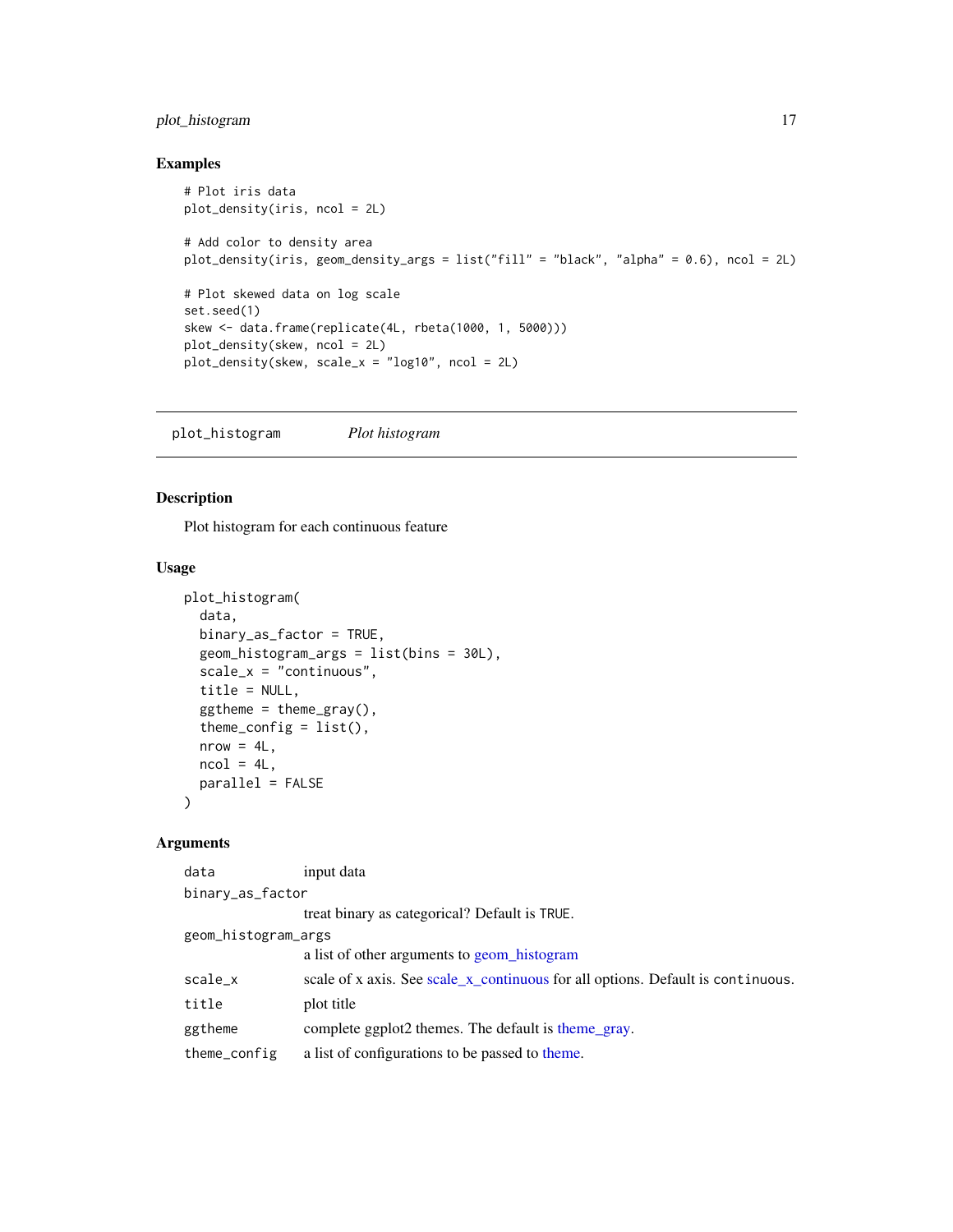<span id="page-17-0"></span>

| nrow     | number of rows per page. Default is 4.    |
|----------|-------------------------------------------|
| ncol     | number of columns per page. Default is 4. |
| parallel | enable parallel? Default is FALSE.        |

## Value

invisibly return the named list of ggplot objects

#### See Also

[geom\\_histogram](#page-0-0) [plot\\_density](#page-15-1)

# Examples

```
# Plot iris data
plot_histogram(iris, ncol = 2L)
```

```
# Plot skewed data on log scale
set.seed(1)
skew <- data.frame(replicate(4L, rbeta(1000, 1, 5000)))
plot_histogram(skew, ncol = 2L)
plot_histogram(skew, scale_x = "log10", ncol = 2L)
```
<span id="page-17-1"></span>plot\_intro *Plot introduction*

# Description

Plot basic information (from [introduce\)](#page-10-1) for input data.

# Usage

```
plot_intro(
  data,
  geom_label_args = list(),
  title = NULL,
  ggtheme = theme_gray(),
  theme_config = list()
)
```

| data            | input data                                          |
|-----------------|-----------------------------------------------------|
| geom_label_args |                                                     |
|                 | a list of other arguments to geom_label             |
| title           | plot title                                          |
| ggtheme         | complete ggplot2 themes. The default is theme_gray. |
| theme_config    | a list of configurations to be passed to theme.     |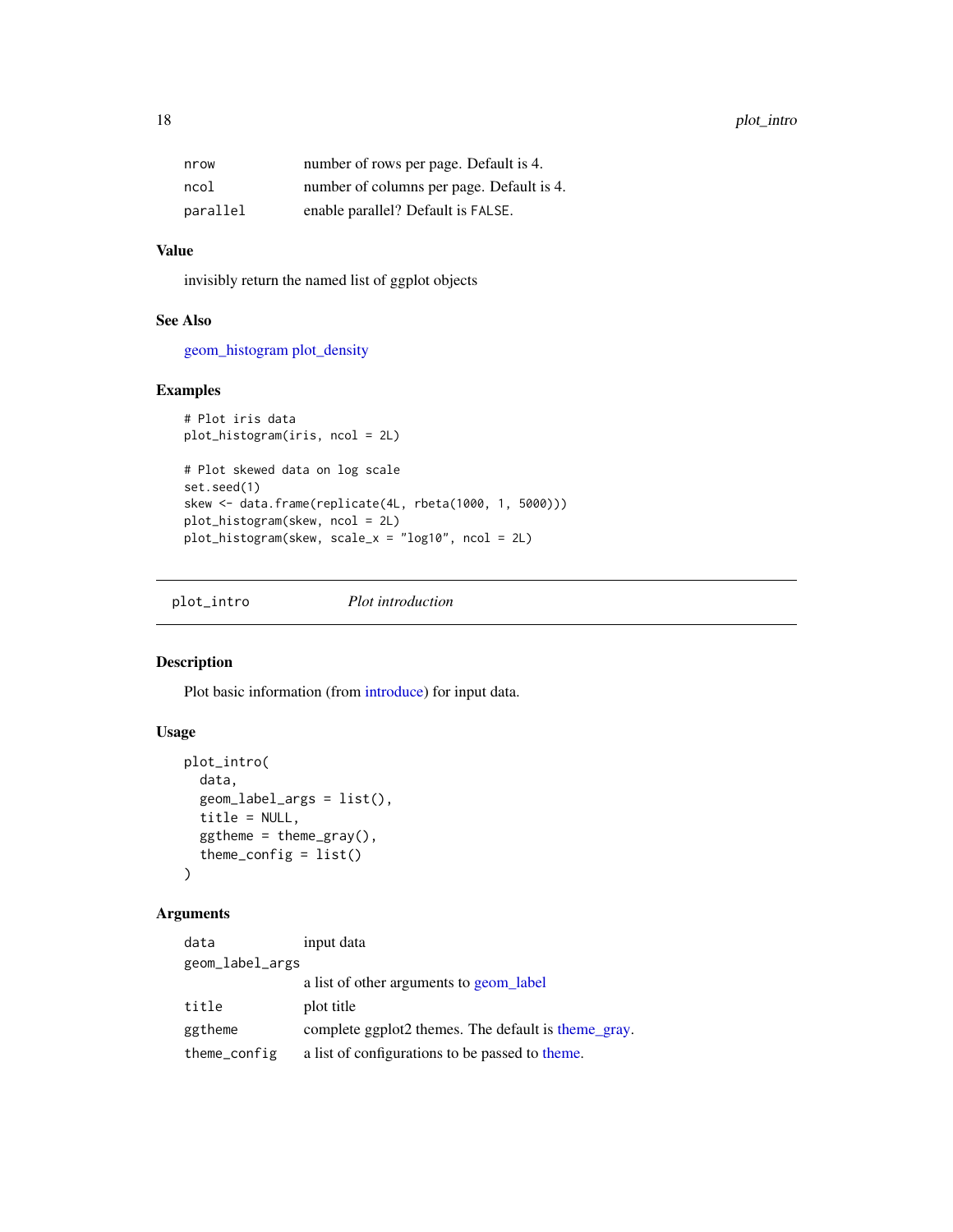# <span id="page-18-0"></span>plot\_missing 19

# Value

invisibly return the ggplot object

### See Also

[introduce](#page-10-1)

# Examples

```
plot_intro(airquality)
plot_intro(iris)
```
<span id="page-18-1"></span>plot\_missing *Plot missing value profile*

#### Description

This function returns and plots frequency of missing values for each feature.

#### Usage

```
plot_missing(
 data,
 group = list(Good = 0.05, OK = 0.4, Bad = 0.8, Remove = 1),missing_only = FALSE,
 geom_label_args = list(),
 title = NULL,
 ggtheme = theme_gray(),
  theme_config = list(legend.position = c("bottom"))
)
```
# Arguments

| input data                                                                                                                                             |
|--------------------------------------------------------------------------------------------------------------------------------------------------------|
| missing profile band taking a list of group name and group upper bounds. De-<br>fault is $list("Good" = 0.05, "OK" = 0.4, "Bad" = 0.8, "Remove" = 1).$ |
| plot features with missing values only? Default is FALSE.                                                                                              |
| geom_label_args                                                                                                                                        |
| a list of other arguments to geom label                                                                                                                |
| plot title                                                                                                                                             |
| complete ggplot2 themes. The default is theme gray.                                                                                                    |
| a list of configurations to be passed to theme.                                                                                                        |
|                                                                                                                                                        |

# Value

invisibly return the ggplot object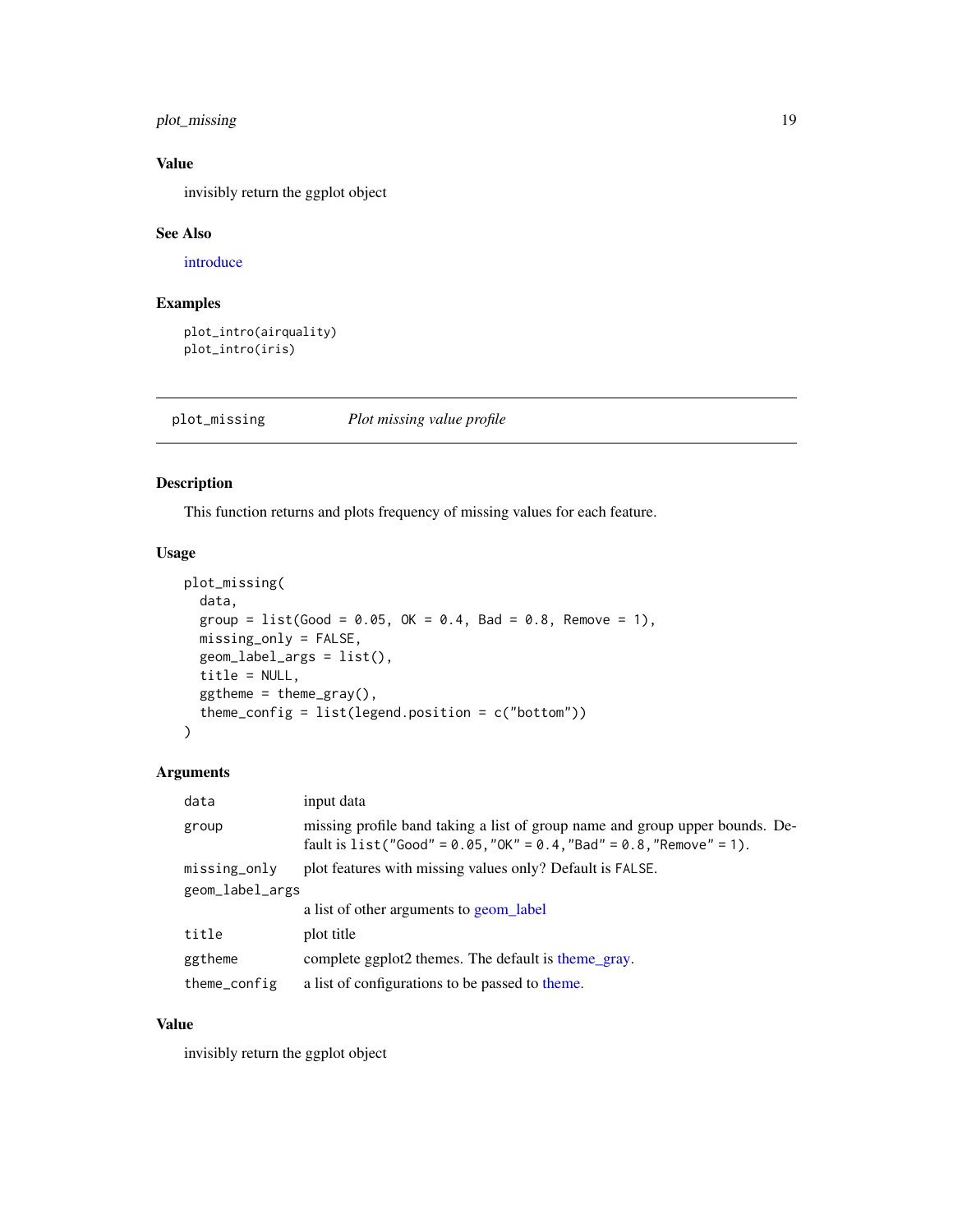# See Also

[profile\\_missing](#page-24-1)

# Examples

```
plot_missing(airquality)
plot_missing(airquality, missing_only = TRUE)
## Customize band
plot_missing(airquality, group = list("B1" = 0, "B2" = 0.06, "B3" = 1))
## Shrink geom_label size
library(ggplot2)
plot_missing(airquality, geom_label_args = list("size" = 2, "label.padding" = unit(0.1, "lines")))
```
<span id="page-19-1"></span>plot\_prcomp *Visualize principal component analysis*

# Description

Visualize output of [prcomp.](#page-0-0)

# Usage

```
plot_prcomp(
  data,
 variance_cap = 0.8,
 maxcat = 50L,prcomp_args = list(scale. = TRUE),
  geom_label_args = list(),
  title = NULL,
  ggtheme = theme_gray(),
  theme_config = list(),
  nrow = 3L,
 ncol = 3L,
 parallel = FALSE
)
```

| data            | input data                                                                                         |
|-----------------|----------------------------------------------------------------------------------------------------|
| variance_cap    | maximum cumulative explained variance allowed for all principal components.<br>Default is $80\%$ . |
| maxcat          | maximum categories allowed for each discrete feature. The default is 50.                           |
| prcomp_args     | a list of other arguments to promp                                                                 |
| geom_label_args |                                                                                                    |
|                 | a list of other arguments to geom_label                                                            |

<span id="page-19-0"></span>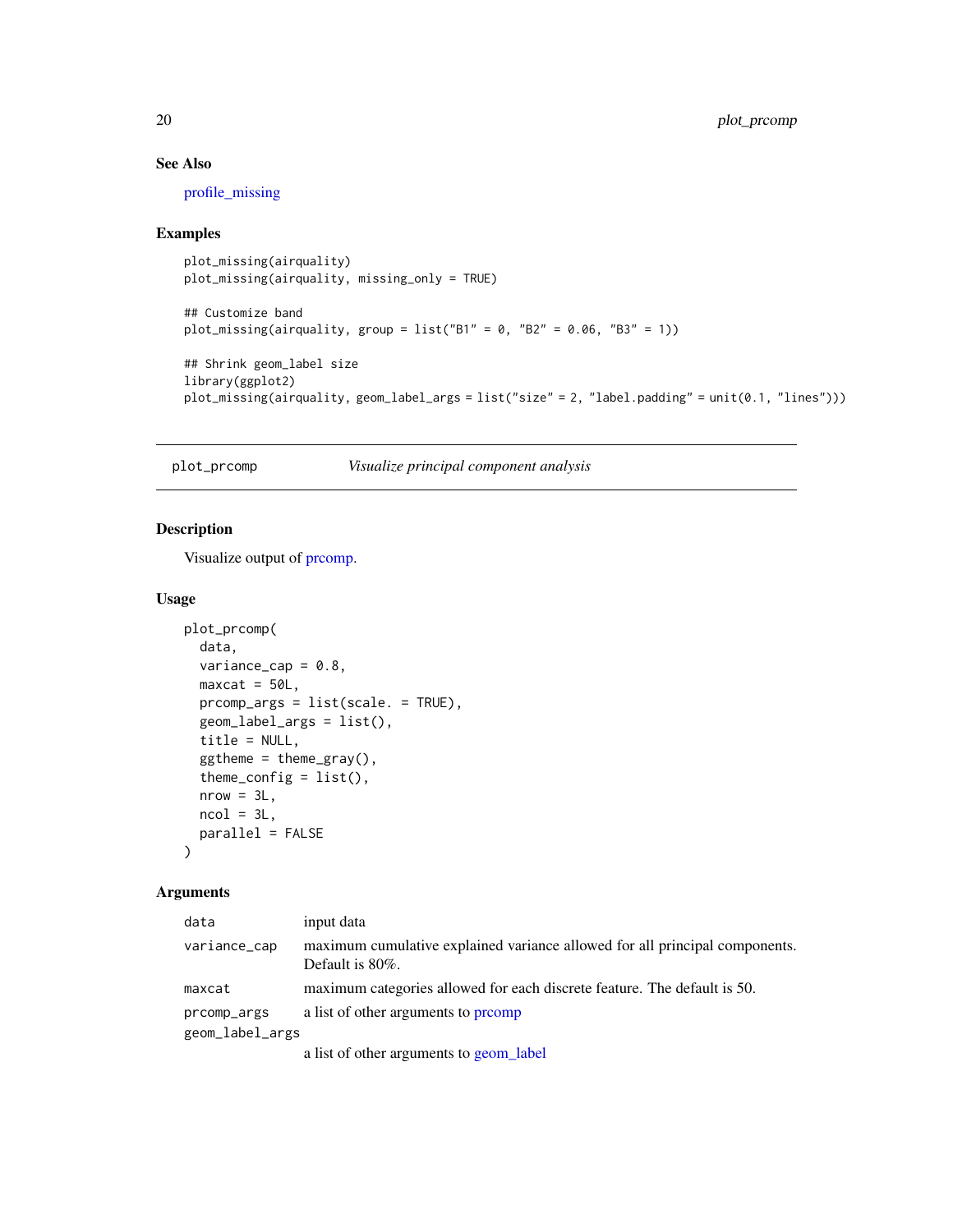#### <span id="page-20-0"></span>plot\_qq 21

| title        | plot title starting from page 2.                    |
|--------------|-----------------------------------------------------|
| ggtheme      | complete ggplot2 themes. The default is theme_gray. |
| theme_config | a list of configurations to be passed to theme.     |
| nrow         | number of rows per page                             |
| ncol         | number of columns per page                          |
| parallel     | enable parallel? Default is FALSE.                  |

## Details

When cumulative explained variance exceeds variance\_cap, remaining principal components will be ignored. Set variance\_cap to 1 for all principal components.

Discrete features containing more categories than maxcat specifies will be ignored.

# Value

invisibly return the named list of ggplot objects

# Note

Discrete features will be [dummify-](#page-7-1)ed first before passing to [prcomp.](#page-0-0)

Missing values may create issues in [prcomp.](#page-0-0) Consider [na.omit](#page-0-0) your input data first.

Features with zero variance are dropped.

#### Examples

plot\_prcomp(na.omit(airquality), nrow = 2L, ncol = 2L)

<span id="page-20-1"></span>plot\_qq *Plot QQ plot*

#### Description

Plot quantile-quantile for each continuous feature

### Usage

```
plot_qq(
  data,
  by = NULL,
  sampled_rows = nrow(data),
  geom_qq_args = list(),
  geom_qq_line_args = list(),
  title = NULL,
  ggtheme = theme_gray(),
  theme_config = list(),
```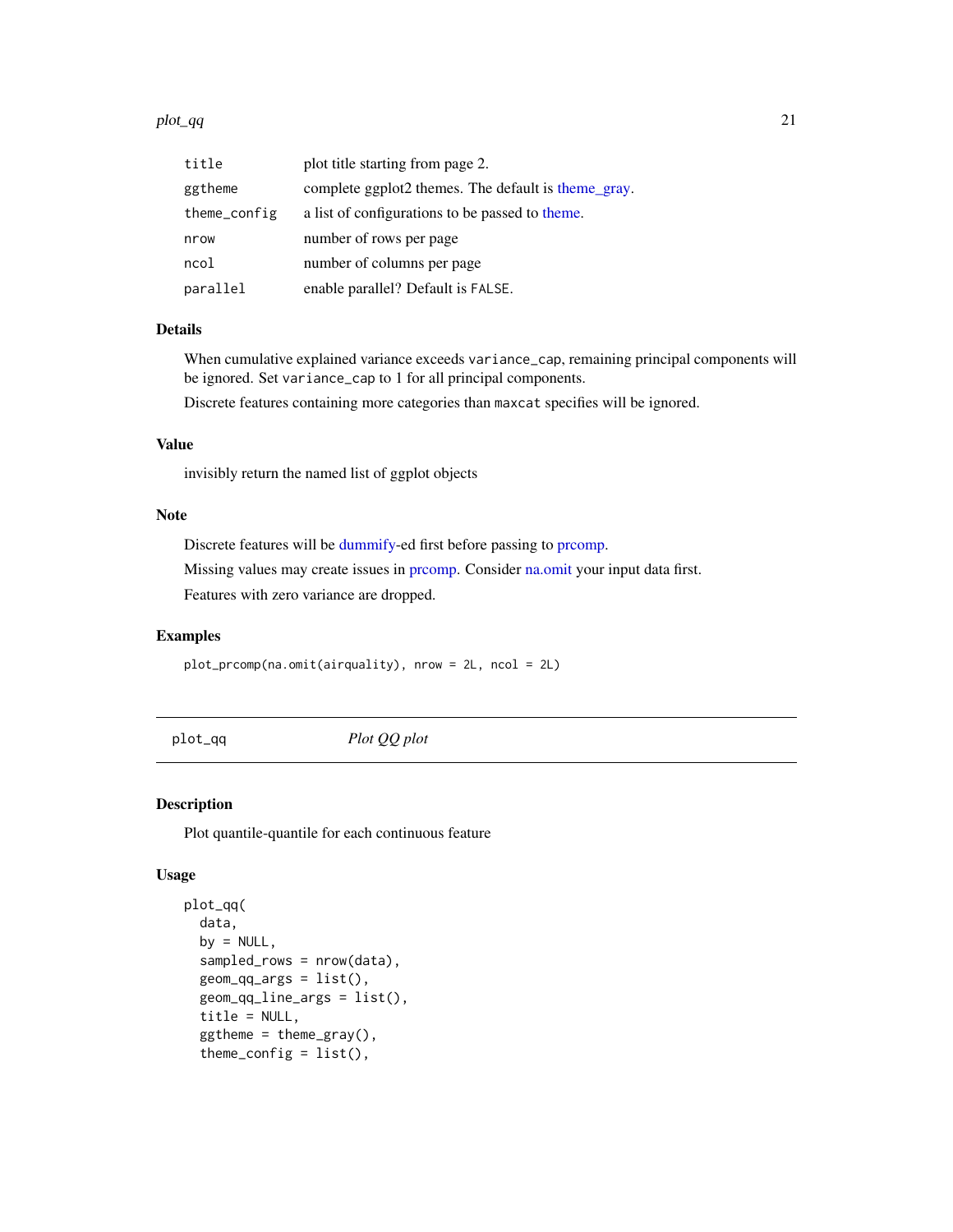```
nrow = 3L,
  ncol = 3L,
  parallel = FALSE
\mathcal{L}
```
# Arguments

| data              | input data                                                                                                                                                                                    |
|-------------------|-----------------------------------------------------------------------------------------------------------------------------------------------------------------------------------------------|
| by                | feature name to be broken down by. If selecting a continuous feature, it will<br>be grouped by 5 equal ranges, otherwise, all existing categories for a discrete<br>feature. Default is NULL. |
| sampled_rows      | number of rows to sample if data has too many rows. Default is all rows, which<br>means do not sample.                                                                                        |
| geom_qq_args      | a list of other arguments to geom_qq                                                                                                                                                          |
| geom_qq_line_args |                                                                                                                                                                                               |
|                   | a list of other arguments to geom qq line                                                                                                                                                     |
| title             | plot title                                                                                                                                                                                    |
| ggtheme           | complete ggplot2 themes. Default is theme_gray.                                                                                                                                               |
| theme_config      | a list of configurations to be passed to theme                                                                                                                                                |
| nrow              | number of rows per page. Default is 3.                                                                                                                                                        |
| ncol              | number of columns per page. Default is 3.                                                                                                                                                     |
| parallel          | enable parallel? Default is FALSE.                                                                                                                                                            |

# Value

invisibly return the named list of ggplot objects

# Examples

```
plot_qq(iris)
plot_qq(iris, by = "Species", ncol = 2L)
plot_qq(
  data = airquality,
 geom_qq_args = list(na.rm = TRUE),
  geom_qq_line_args = list(na.rm = TRUE)
\overline{\phantom{a}}
```
<span id="page-21-0"></span>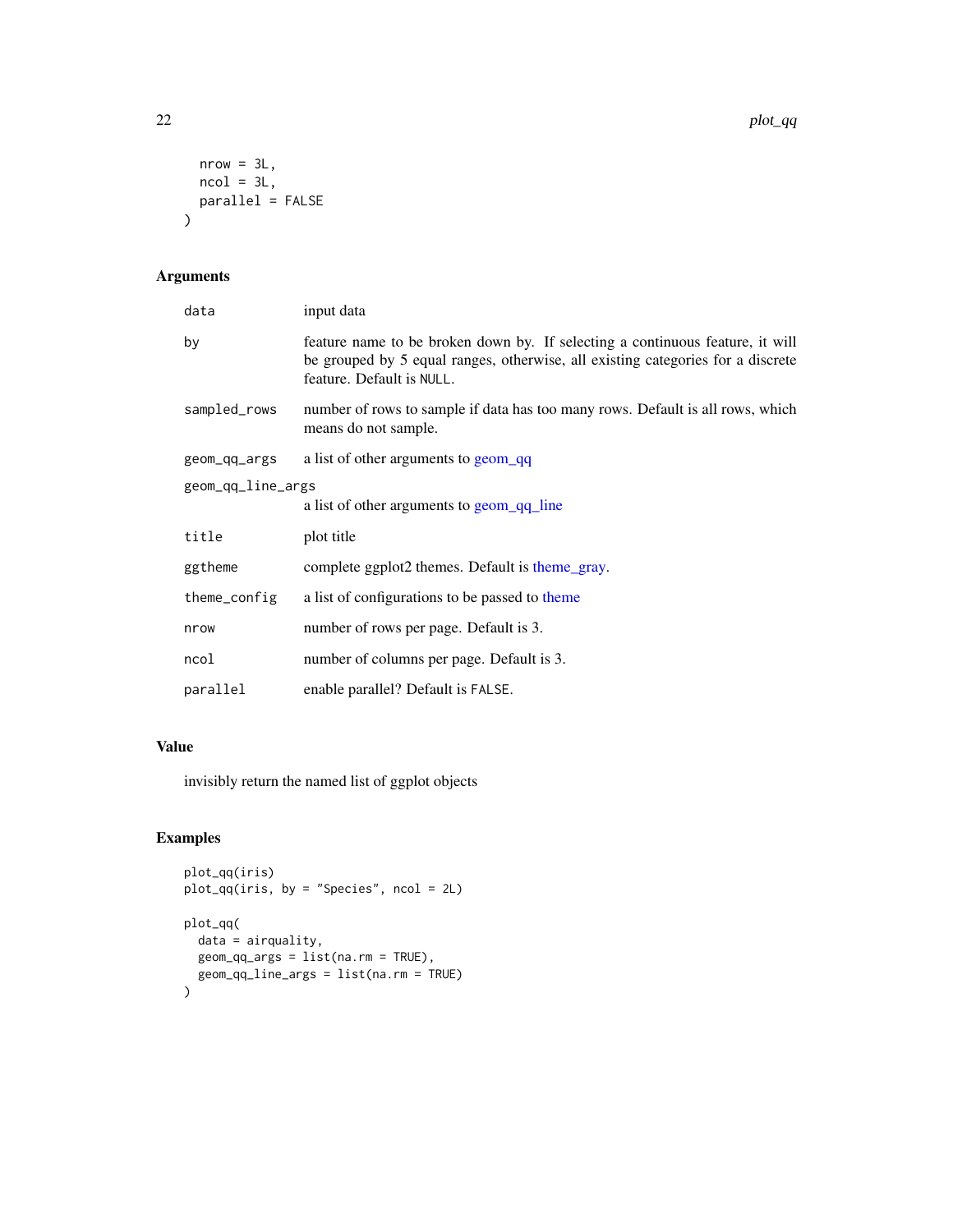# <span id="page-22-1"></span><span id="page-22-0"></span>Description

This function creates scatterplot for all features fixing on a selected feature.

#### Usage

```
plot_scatterplot(
 data,
 by,
  sampled_rows = nrow(data),
  geom_point_args = list(),
  scale_x = NULL,scale_y = NULL,
  title = NULL,
  ggtheme = theme_gray(),
  theme_config = list(),
  nrow = 3L,ncol = 3L,
 parallel = FALSE
\mathcal{L}
```

| data            | input data                                                                                                |
|-----------------|-----------------------------------------------------------------------------------------------------------|
| by              | feature name to be fixed at                                                                               |
| sampled_rows    | number of rows to sample if data has too many rows. Default is all rows, which<br>means do not sample.    |
| geom_point_args |                                                                                                           |
|                 | a list of other arguments to geom_point                                                                   |
| scale_x         | scale of original x axis (before coord_flip). See scale_x_continuous for all<br>options. Default is NULL. |
| scale_y         | scale of original y axis (before coord_flip). See scale_y_continuous for all<br>options. Default is NULL. |
| title           | plot title                                                                                                |
| ggtheme         | complete ggplot2 themes. The default is theme_gray.                                                       |
| theme_config    | a list of configurations to be passed to theme.                                                           |
| nrow            | number of rows per page                                                                                   |
| ncol            | number of columns per page                                                                                |
| parallel        | enable parallel? Default is FALSE.                                                                        |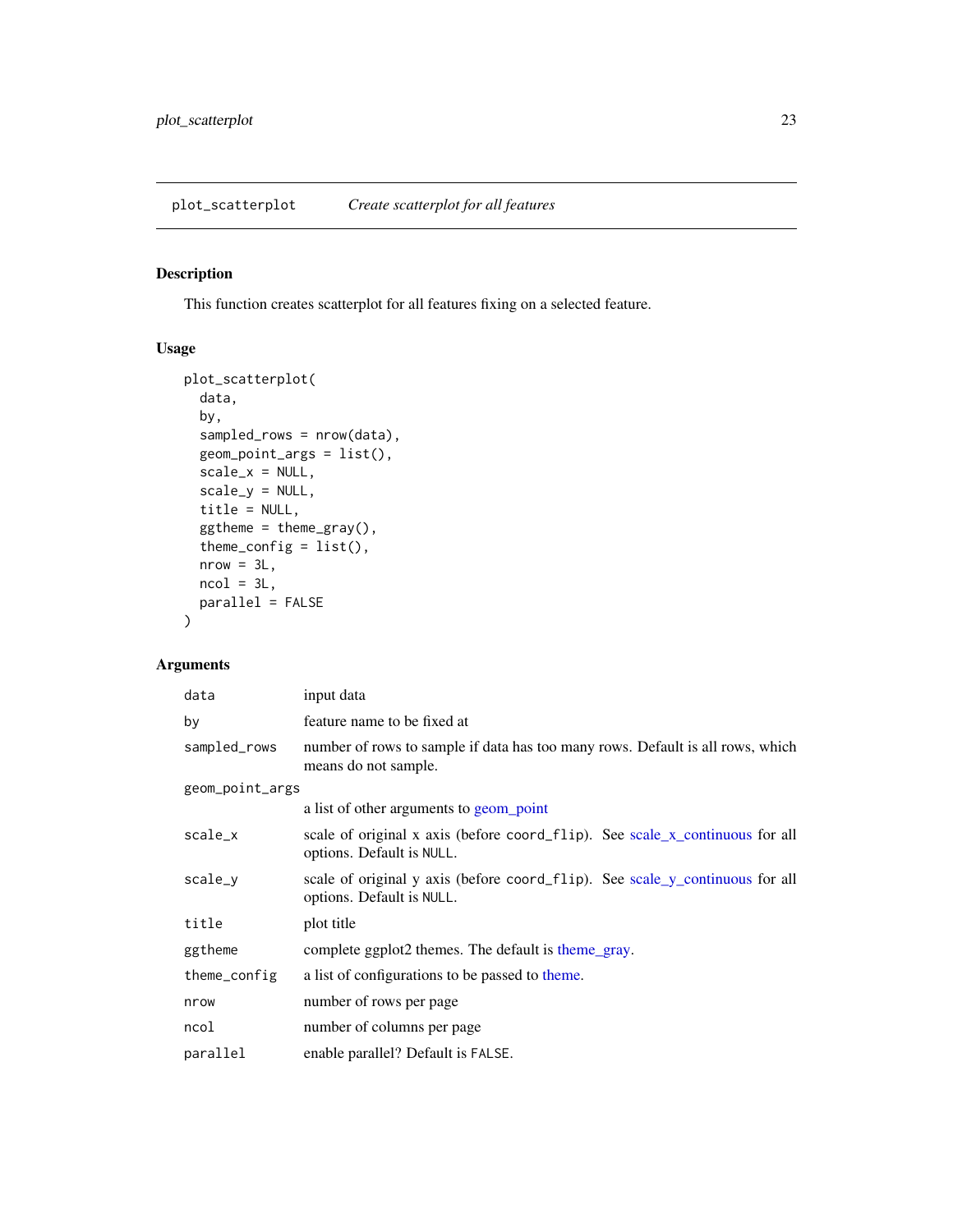#### Value

invisibly return the named list of ggplot objects

# See Also

[geom\\_point](#page-0-0)

# Examples

```
plot_scatterplot(iris, by = "Species")
# Plot skewed data on log scale
set.seed(1)
skew <- data.frame(replicate(5L, rbeta(1000, 1, 5000)))
plot_scatterplot(skew, by = "X5", ncol = 2L)
plot_scatterplot(skew, by = "X5", scale_x = "log10", scale_y = "log10", ncol = 2L)
## Not run:
# Customize themes
library(ggplot2)
plot_scatterplot(
 data = mpg,
 by = "hwy",
  geom\_point\_args = list(size = 1L),
  theme_config = list("axis.text.x" = element_text(angle = 90)),
  ncol = 4L)
## End(Not run)
```
<span id="page-23-1"></span>plot\_str *Visualize data structure*

#### Description

Visualize data structures in D3 network graph

#### Usage

```
plot_str(
  data,
  type = c("diagonal", "radial"),
 max_level = NULL,
 print_network = TRUE,
  ...
)
```
<span id="page-23-0"></span>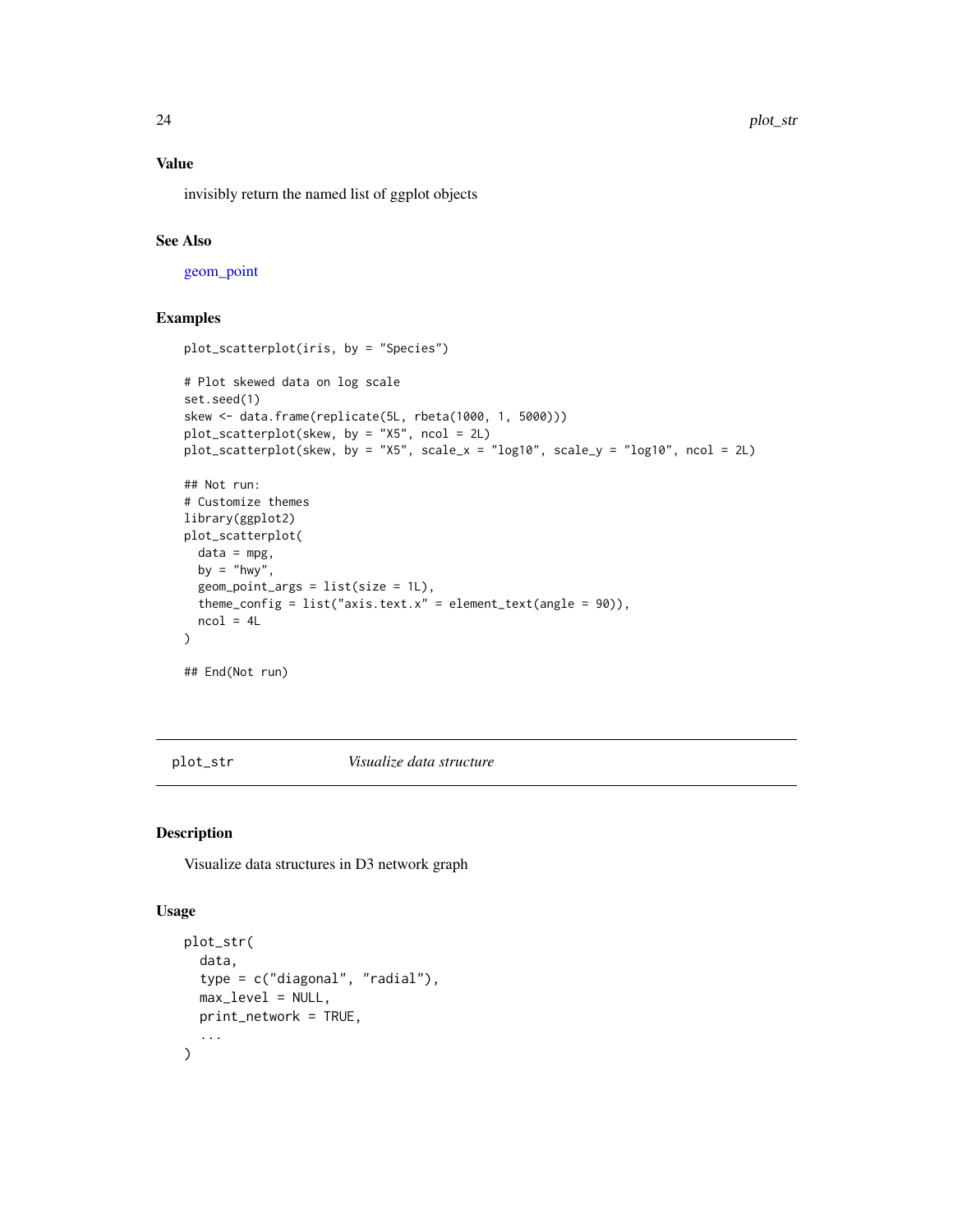# <span id="page-24-0"></span>profile\_missing 25

#### Arguments

| data          | input data                                                                                         |
|---------------|----------------------------------------------------------------------------------------------------|
| type          | type of network diagram. Defaults to diagonal Network.                                             |
| $max$ $level$ | integer threshold of nested level to be visualized. Minimum 1 nested level and<br>defaults to all. |
| print_network | logical indicating if network graph should be plotted. Defaults to TRUE.                           |
| .             | other arguments to be passed to plotting functions. See diagonal Network and<br>radialNetwork.     |

#### Value

input data structure in nested list. Could be transformed to json format with most JSON packages.

#### See Also

[str](#page-0-0)

# Examples

```
## Visualize structure of iris dataset
plot_str(iris)
## Visualize object with radial network
plot_str(rep(list(rep(list(mtcars), 6)), 4), type = "r")
## Generate complicated data object
obj <- list(
  "a" = list(iris, airquality, list(mtcars = mtcars, USArrests = USArrests)),
  "b" = list(list(ts(1:10, frequency = 4))),"c" = lm(rnorm(5) \sim seq(5)),
  "d" = lapply(1:5, function(x) return(as.function(function(y) y + 1)))
)
## Visualize data object with diagnal network
plot_str(obj, type = "d")
## Visualize only top 2 nested levels
plot_str(obj, type = "d", max_level = 2)
```
<span id="page-24-1"></span>profile\_missing *Profile missing values*

#### Description

Analyze missing value profile

#### Usage

profile\_missing(data)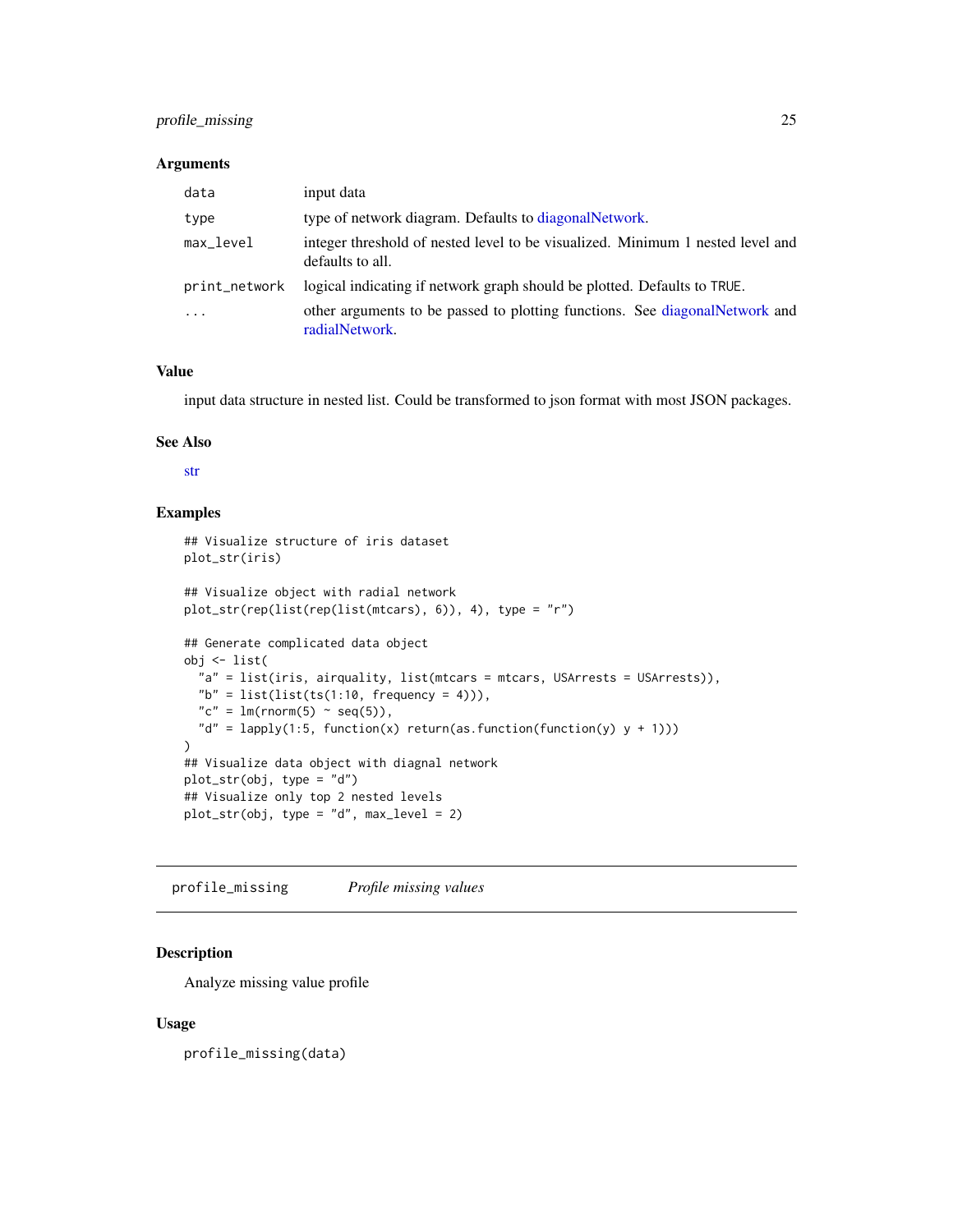#### Arguments

data input data

#### Value

missing value profile, such as frequency, percentage and suggested action.

#### See Also

[plot\\_missing](#page-18-1)

#### Examples

profile\_missing(airquality)

#### set\_missing *Set all missing values to indicated value*

# Description

Quickly set all missing values to indicated value.

# Usage

set\_missing(data, value, exclude = NULL)

### Arguments

| data    | input data, in data, table format only.                             |
|---------|---------------------------------------------------------------------|
| value   | a single value or a list of two values to be set to. See 'Details'. |
| exclude | column index or name to be excluded.                                |

## Details

The class of value will determine what type of columns to be set, e.g., if value is 0, then missing values for continuous features will be set. When supplying a list of two values, only one numeric and one non-numeric is allowed.

This function updates [data.table](#page-0-0) object directly. Otherwise, output data will be returned matching input object class.

<span id="page-25-0"></span>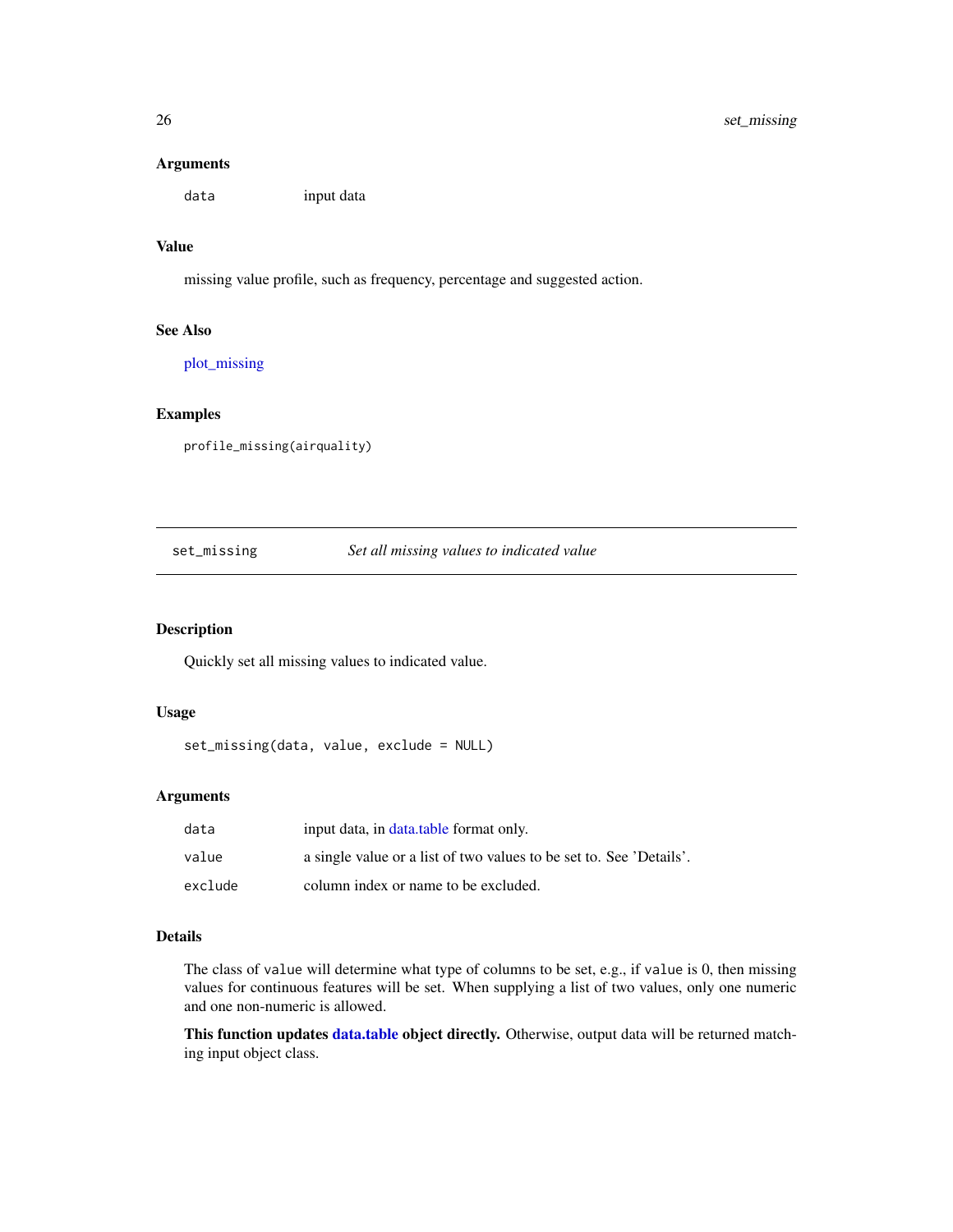# <span id="page-26-0"></span>split\_columns 27

#### Examples

```
# Load packages
library(data.table)
# Generate missing values in iris data
dt <- data.table(iris)
for (j in 1:4) set(dt, i = sample.int(150, j * 30), j, value = NA_interest_)set(dt, i = sample.int(150, 25), 5L, value = NA_character_)# Set all missing values to 0L and unknown
dt2 < -\text{copy}(dt)set_missing(dt2, list(0L, "unknown"))
# Set missing numerical values to 0L
dt3 \leq -\text{copy}(dt)set_missing(dt3, 0L)
# Set missing discrete values to unknown
dt4 < -\text{copy}(dt)set_missing(dt4, "unknown")
# Set missing values excluding some columns
dt5 < -copy(dt)set_missing(dt4, 0L, 1L:2L)
set_missing(dt4, 0L, names(dt5)[3L:4L])
# Return from non-data.table input
set_missing(airquality, 999999L)
```
split\_columns *Split data into discrete and continuous parts*

#### Description

This function splits the input data into two [data.table](#page-0-0) objects: discrete and continuous. A feature is continuous if is.numeric returns TRUE.

#### Usage

```
split_columns(data, binary_as_factor = FALSE)
```
#### Arguments

data input data

binary\_as\_factor

treat binary as categorical? Default is FALSE.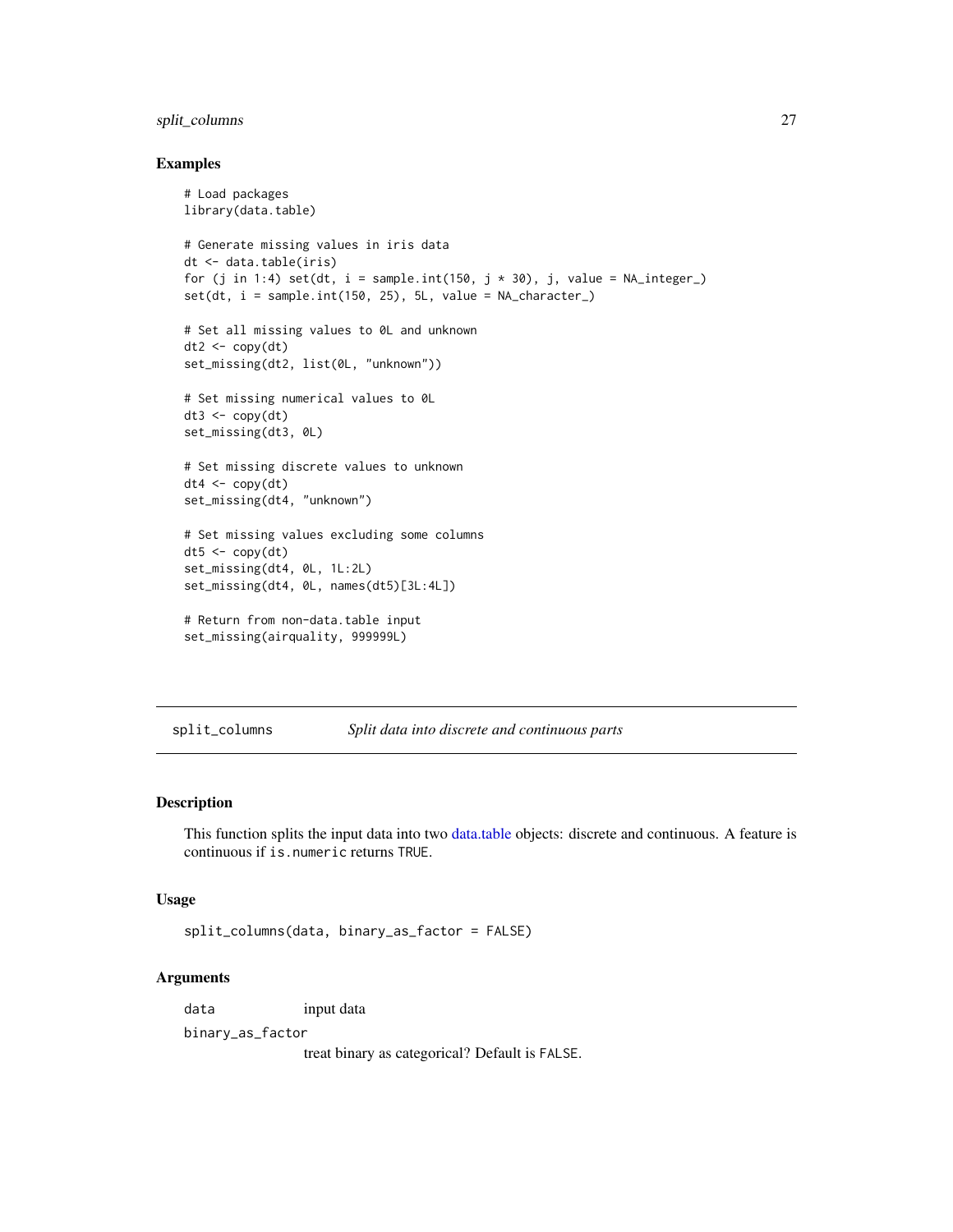#### <span id="page-27-0"></span>Details

Features with all missing values will be dropped from the output data, but will be counted towards the column count.

The elements in the output list will have the same class as the input data.

#### Value

discrete all discrete features

continous all continuous features

num\_discrete number of discrete features

num\_continuous number of continuous features

num\_all\_missing number of features with no observations (all values are missing)

#### Examples

```
output <- split_columns(iris)
output$discrete
output$continuous
output$num_discrete
output$num_continuous
output$num_all_missing
```
update\_columns *Update variable types or values*

#### Description

Quickly update selected variables using column names or positions.

#### Usage

```
update_columns(data, ind, what)
```
#### Arguments

| data | input data                                                                                          |
|------|-----------------------------------------------------------------------------------------------------|
| ind  | a vector of either names or column positions of the variables to be dropped.                        |
| what | either a function or a non-empty character string naming the function to be<br>called. See do.call. |

#### Details

This function updates [data.table](#page-0-0) object directly. Otherwise, output data will be returned matching input object class.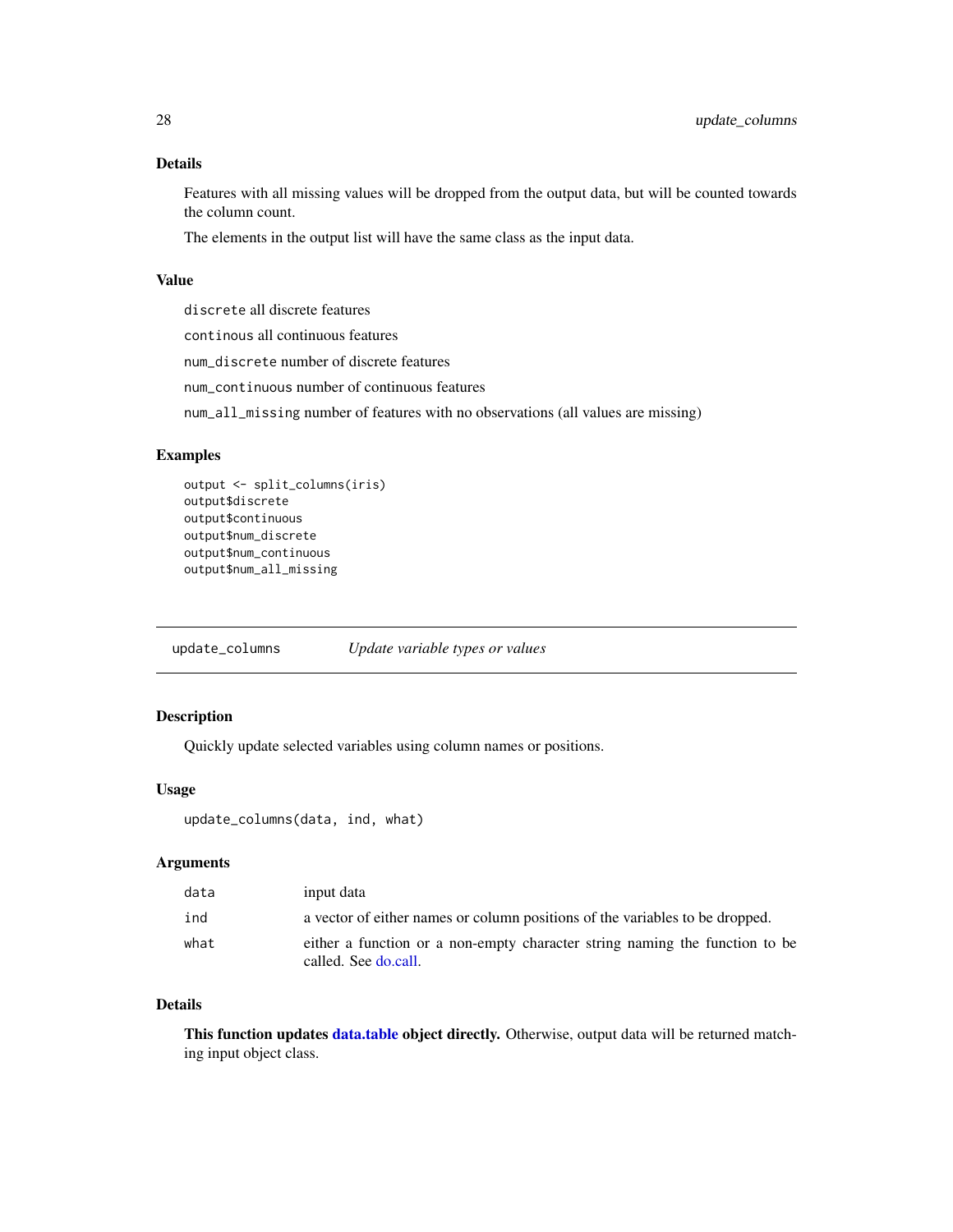# update\_columns 29

# Examples

```
str(update_columns(iris, 1L, as.factor))
str(update_columns(iris, c("Sepal.Width", "Petal.Length"), "as.integer"))
## Apply log transformation to all columns
summary(airquality)
summary(update_columns(airquality, names(airquality), log))
## Force set factor to numeric
```

```
df <- data.frame("a" = as.factor(sample.int(10L)))
str(df)
str(update_columns(df, "a", function(x) as.numeric(levels(x))[x]))
```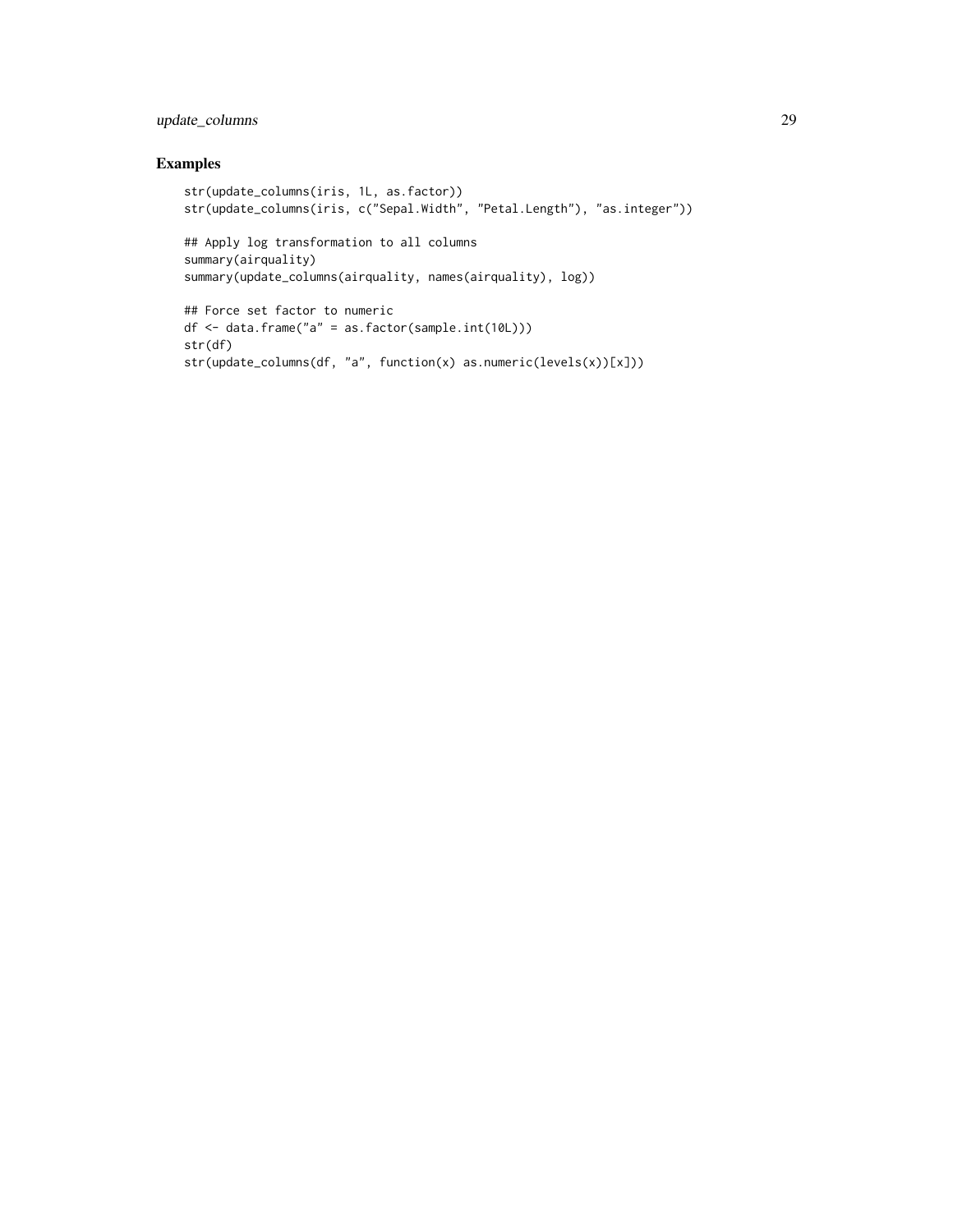# <span id="page-29-0"></span>Index

∗ configure\_report configure\_report , [3](#page-2-0) ∗ create\_report create\_report , [5](#page-4-0) ∗ drop\_columns drop\_columns , [7](#page-6-0) update\_columns , [28](#page-27-0) ∗ dummify dummify, [8](#page-7-0) ∗ group\_category group\_category , [9](#page-8-0) ∗ introduce introduce , [11](#page-10-0) ∗ plot\_bar plot\_bar , [12](#page-11-0) ∗ plot\_boxplot plot\_boxplot , [13](#page-12-0) ∗ plot\_correlation plot\_correlation , [14](#page-13-0) ∗ plot\_density plot\_density , [16](#page-15-0) ∗ plot\_histogram plot\_histogram , [17](#page-16-0) ∗ plot\_intro plot\_intro , [18](#page-17-0) ∗ plot\_missing plot\_missing , [19](#page-18-0) ∗ plot\_prcomp plot\_prcomp , [20](#page-19-0) ∗ plot\_qq plot\_qq , [21](#page-20-0) ∗ plot\_scatterplot plot\_scatterplot , [23](#page-22-0) ∗ plot\_str plot\_str , [24](#page-23-0) ∗ profile\_missing profile\_missing , [25](#page-24-0) ∗ set\_missing set\_missing , [26](#page-25-0)

∗ split\_columns split\_columns , [27](#page-26-0) character-class , *[10](#page-9-0)* complete.cases , *[11](#page-10-0)* configure\_report , [3](#page-2-0) , *[6](#page-5-0)* cor , *[15](#page-14-0)* create\_report , *[5](#page-4-0)* , [5](#page-4-0) data.table , *[8](#page-7-0)* , *[10](#page-9-0)* , *[26](#page-25-0)[–28](#page-27-0)* DataExplorer *(*DataExplorer-package *)* , [2](#page-1-0) dataexplorer *(*DataExplorer-package *)* , [2](#page-1-0) DataExplorer-package , [2](#page-1-0) diagonalNetwork , *[25](#page-24-0)* do.call , *[6](#page-5-0)* , *[28](#page-27-0)* drop\_columns , [7](#page-6-0) dummify , [8](#page-7-0) , *[21](#page-20-0)* geom\_bar , *[12](#page-11-0)* geom\_boxplot , *[14](#page-13-0)* geom\_density , *[16](#page-15-0)* geom\_histogram , *[17,](#page-16-0) [18](#page-17-0)* geom\_label , *[18](#page-17-0) [–20](#page-19-0)* geom\_point , *[23](#page-22-0) , [24](#page-23-0)* geom\_qq , *[22](#page-21-0)* geom\_qq\_line , *[22](#page-21-0)* geom\_text , *[15](#page-14-0)* group\_category , [9](#page-8-0) introduce, [3](#page-2-0), [4](#page-3-0), [11](#page-10-0), [18](#page-17-0), [19](#page-18-0) model.matrix , *[9](#page-8-0)* na.omit , *[21](#page-20-0)* object.size , *[11](#page-10-0)* plot\_bar , *[4](#page-3-0)* , [12](#page-11-0) plot\_boxplot , *[4](#page-3-0)* , [13](#page-12-0) plot\_correlation , *[4](#page-3-0)* , [14](#page-13-0) plot\_density , *[4](#page-3-0)* , [16](#page-15-0) , *[18](#page-17-0)*